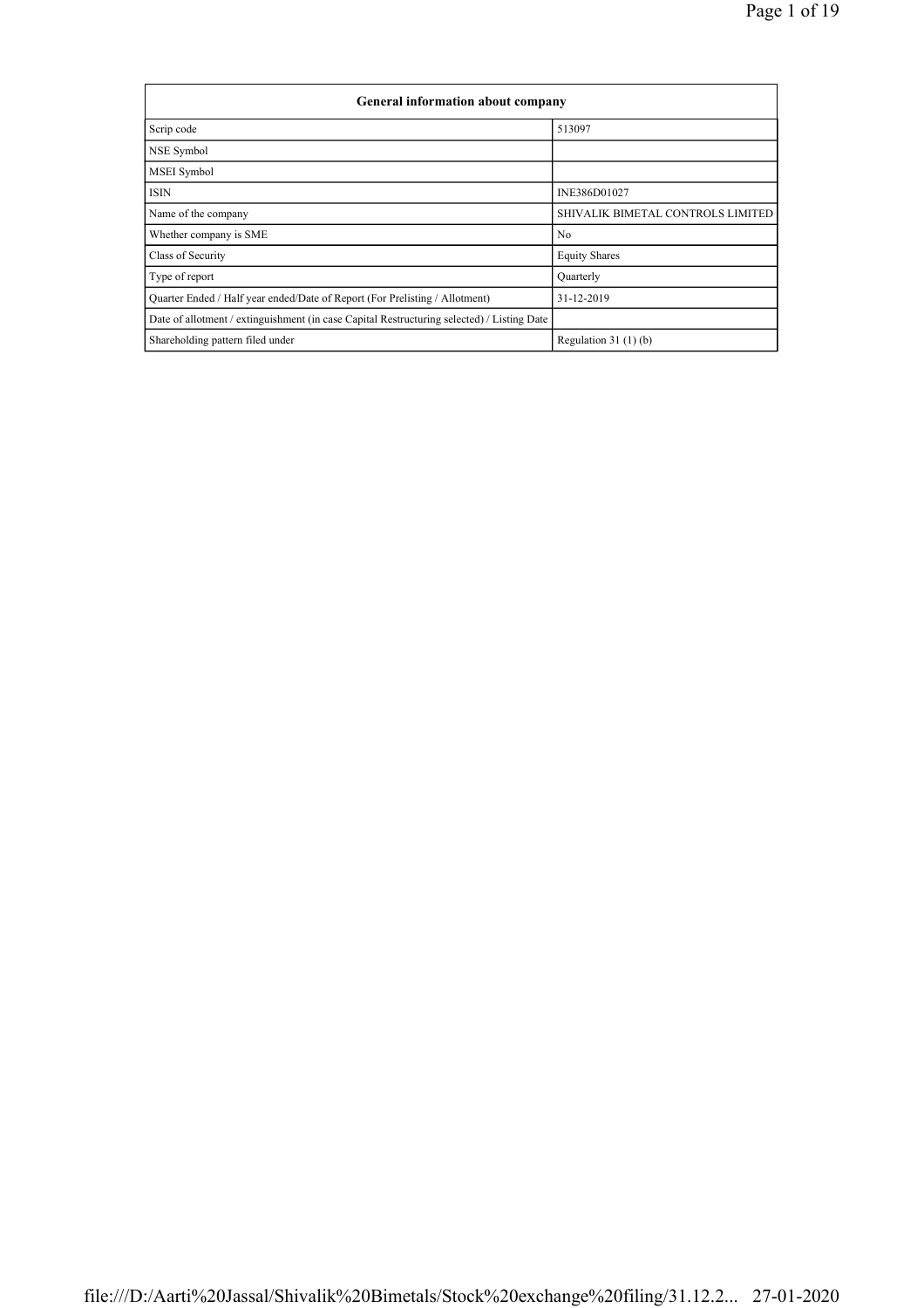|                |                                                                                           | <b>Declaration</b> |                                |                       |                            |
|----------------|-------------------------------------------------------------------------------------------|--------------------|--------------------------------|-----------------------|----------------------------|
| Sr.<br>No.     | Particular                                                                                | Yes/No             | Promoter and<br>Promoter Group | Public<br>shareholder | Non Promoter-Non<br>Public |
|                | Whether the Listed Entity has issued any partly paid up<br>shares?                        | N <sub>0</sub>     | N <sub>0</sub>                 | No                    | No                         |
| $\overline{2}$ | Whether the Listed Entity has issued any Convertible<br>Securities?                       | No                 | N <sub>0</sub>                 | No                    | N <sub>0</sub>             |
| 3              | Whether the Listed Entity has issued any Warrants?                                        | N <sub>0</sub>     | N <sub>0</sub>                 | N <sub>0</sub>        | N <sub>0</sub>             |
| $\overline{4}$ | Whether the Listed Entity has any shares against which<br>depository receipts are issued? | No                 | N <sub>0</sub>                 | N <sub>0</sub>        | No                         |
| 5              | Whether the Listed Entity has any shares in locked-in?                                    | N <sub>0</sub>     | N <sub>0</sub>                 | No                    | N <sub>0</sub>             |
| 6              | Whether any shares held by promoters are pledge or<br>otherwise encumbered?               | No                 | N <sub>0</sub>                 |                       |                            |
| $\overline{7}$ | Whether company has equity shares with differential<br>voting rights?                     | No.                | N <sub>0</sub>                 | No                    | N <sub>0</sub>             |
| 8              | Whether the listed entity has any significant beneficial<br>owner?                        | No                 |                                |                       |                            |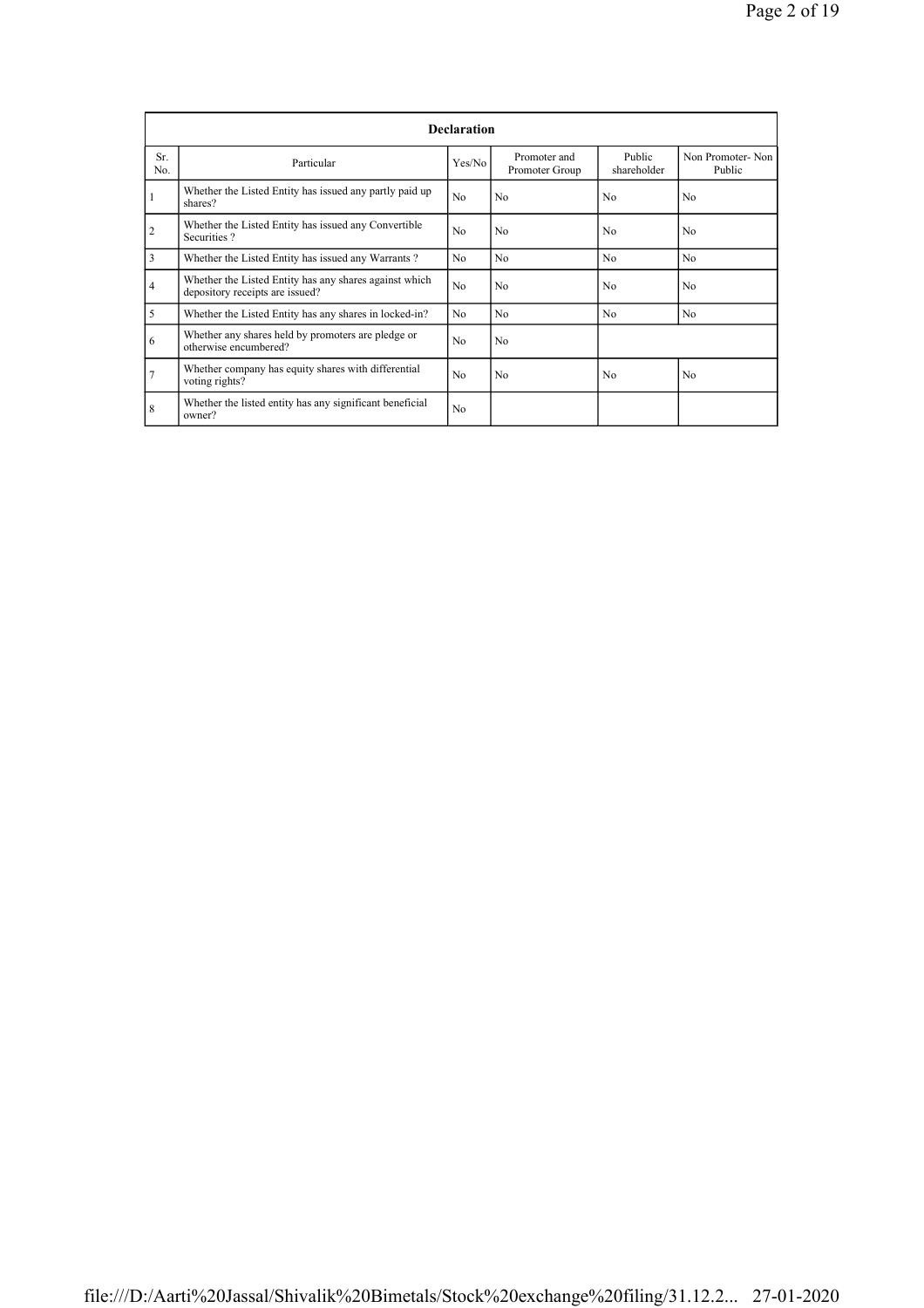|                 |                                           |                         |                         |                           |                          |                                    | Table I - Summary Statement holding of specified securities                                                                  |                                                                  |               |          |                     |
|-----------------|-------------------------------------------|-------------------------|-------------------------|---------------------------|--------------------------|------------------------------------|------------------------------------------------------------------------------------------------------------------------------|------------------------------------------------------------------|---------------|----------|---------------------|
|                 |                                           | Nos. Of<br>shareholders | No. of                  | No. Of<br>Partly<br>paid- | No. Of<br>shares         | Total nos.<br>shares<br>held (VII) | Shareholding<br>as a % of total<br>no. of shares<br>(calculated as<br>per SCRR,<br>1957) (VIII) As<br>$a\%$ of<br>$(A+B+C2)$ | Number of Voting Rights held in each<br>class of securities (IX) |               |          |                     |
| Category<br>(1) | Category of<br>shareholder                |                         | fully paid<br>up equity | up<br>equity              | underlying<br>Depository |                                    |                                                                                                                              | No of Voting (XIV) Rights                                        |               |          | Total as a          |
|                 | (II)                                      | (III)                   | shares<br>held (IV)     | shares<br>held<br>(V)     | Receipts<br>(VI)         | $= (IV) +$<br>$(V)$ + $(VI)$       |                                                                                                                              | Class eg:<br>X                                                   | Class<br>eg:y | Total    | $%$ of<br>$(A+B+C)$ |
| (A)             | Promoter &<br>Promoter<br>Group           | 16                      | 23247029                |                           |                          | 23247029                           | 60.53                                                                                                                        | 23247029                                                         |               | 23247029 | 60.53               |
| (B)             | Public                                    | 6904                    | 15155771                |                           |                          | 15155771                           | 39.47                                                                                                                        | 15155771                                                         |               | 15155771 | 39.47               |
| (C)             | Non<br>Promoter-<br>Non Public            |                         |                         |                           |                          |                                    |                                                                                                                              |                                                                  |               |          |                     |
| (C1)            | <b>Shares</b><br>underlying<br><b>DRs</b> |                         |                         |                           |                          |                                    |                                                                                                                              |                                                                  |               |          |                     |
| (C2)            | Shares held<br>by<br>Employee<br>Trusts   |                         |                         |                           |                          |                                    |                                                                                                                              |                                                                  |               |          |                     |
|                 | Total                                     | 6920                    | 38402800                |                           |                          | 38402800                           | 100                                                                                                                          | 38402800                                                         |               | 38402800 | 100                 |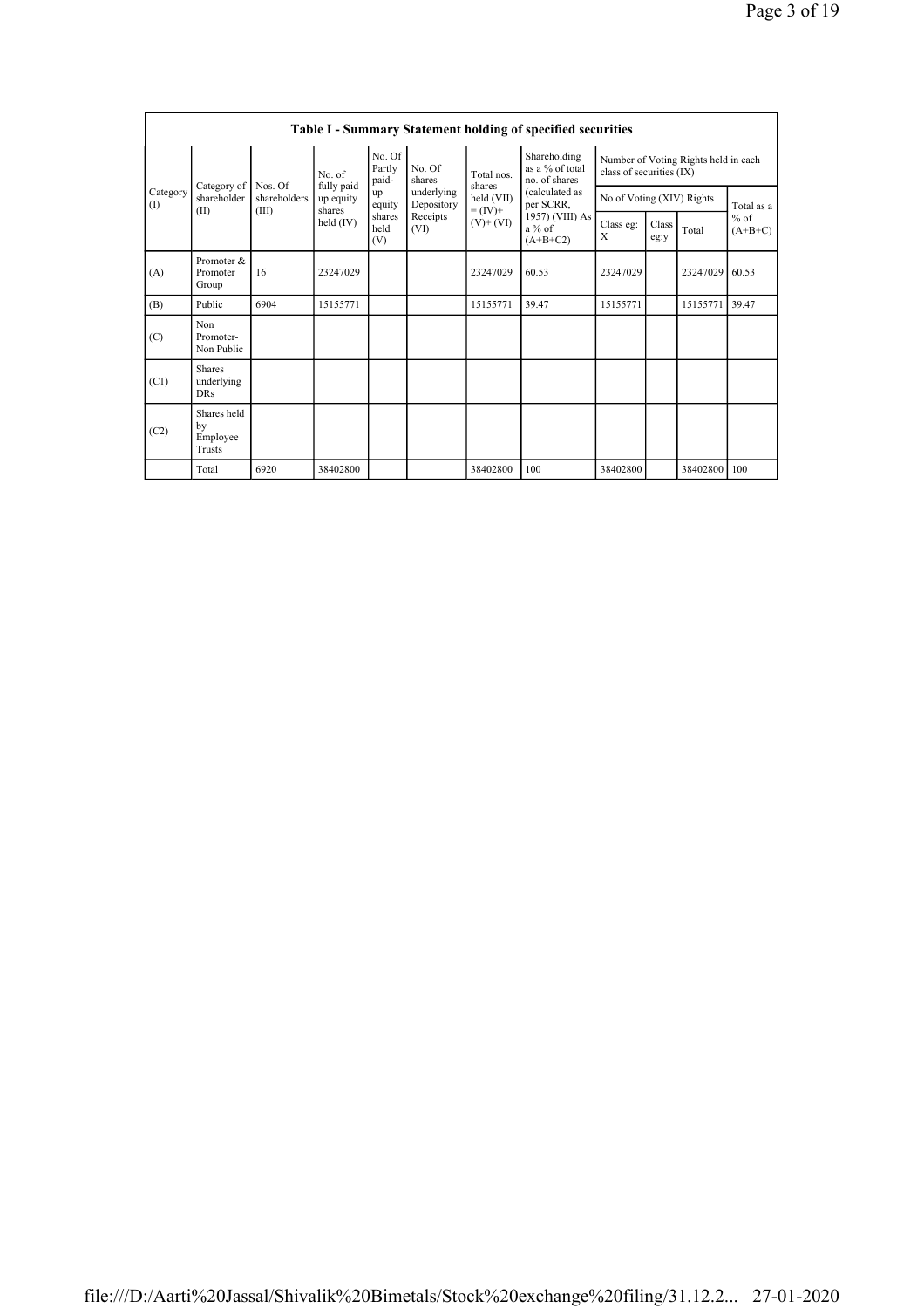|                 |                                                       |                                 |                                                                             |                                                                                                               | Table I - Summary Statement holding of specified securities                                                |                                        |                                               |                                                                               |                                                   |                                       |
|-----------------|-------------------------------------------------------|---------------------------------|-----------------------------------------------------------------------------|---------------------------------------------------------------------------------------------------------------|------------------------------------------------------------------------------------------------------------|----------------------------------------|-----------------------------------------------|-------------------------------------------------------------------------------|---------------------------------------------------|---------------------------------------|
| Category<br>(1) | No. Of<br><b>Shares</b><br>Category of<br>shareholder | Underlying<br>Outstanding       | No. of<br><b>Shares</b><br>Underlying<br>Outstanding<br>Warrants<br>$(X_i)$ | No. Of Shares<br>Underlying<br>Outstanding<br>convertible<br>securities and<br>No. Of<br>Warrants (Xi)<br>(a) | Shareholding, as<br>a % assuming full<br>conversion of<br>convertible<br>securities (as a<br>percentage of | Number of<br>Locked in<br>shares (XII) |                                               | Number of<br><b>Shares</b><br>pledged or<br>otherwise<br>encumbered<br>(XIII) |                                                   | Number of<br>equity shares<br>held in |
|                 | (II)                                                  | convertible<br>securities $(X)$ |                                                                             |                                                                                                               | diluted share<br>capital) $(XI)$ =<br>$(VII)+(X)$ As a %<br>of $(A+B+C2)$                                  | No.<br>(a)                             | As a $%$<br>of total<br>Shares<br>held<br>(b) | No.<br>(a)                                                                    | As a $%$<br>of total<br><b>Shares</b><br>held (b) | dematerialized<br>form $(XIV)$        |
| (A)             | Promoter &<br>Promoter<br>Group                       |                                 |                                                                             |                                                                                                               | 60.53                                                                                                      |                                        |                                               |                                                                               |                                                   | 23247029                              |
| (B)             | Public                                                |                                 |                                                                             |                                                                                                               | 39.47                                                                                                      |                                        |                                               |                                                                               |                                                   | 14383671                              |
| (C)             | Non<br>Promoter-<br>Non Public                        |                                 |                                                                             |                                                                                                               |                                                                                                            |                                        |                                               |                                                                               |                                                   |                                       |
| (C1)            | <b>Shares</b><br>underlying<br><b>DRs</b>             |                                 |                                                                             |                                                                                                               |                                                                                                            |                                        |                                               |                                                                               |                                                   |                                       |
| (C2)            | Shares held<br>by<br>Employee<br>Trusts               |                                 |                                                                             |                                                                                                               |                                                                                                            |                                        |                                               |                                                                               |                                                   |                                       |
|                 | Total                                                 |                                 |                                                                             |                                                                                                               | 100                                                                                                        |                                        |                                               |                                                                               |                                                   | 37630700                              |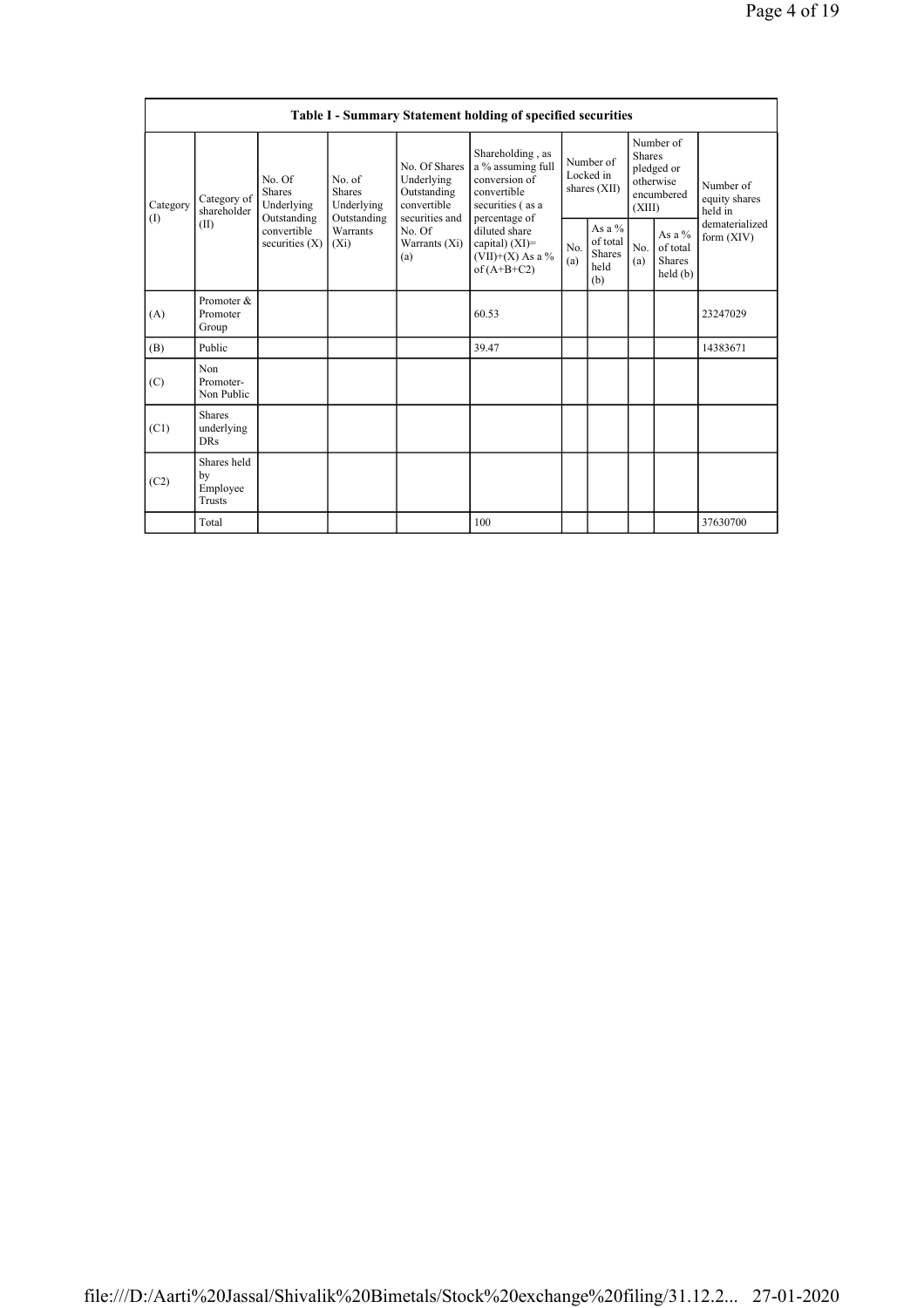|                                                                                                | Table II - Statement showing shareholding pattern of the Promoter and Promoter Group                                |                                  |                                   |                            |                                      |                        |                                                     |                           |               |                                      |                                 |
|------------------------------------------------------------------------------------------------|---------------------------------------------------------------------------------------------------------------------|----------------------------------|-----------------------------------|----------------------------|--------------------------------------|------------------------|-----------------------------------------------------|---------------------------|---------------|--------------------------------------|---------------------------------|
|                                                                                                |                                                                                                                     |                                  | No. of                            | No.<br><b>Of</b><br>Partly | No. Of<br>shares                     | Total nos.<br>shares   | Shareholding<br>as a % of<br>total no. of<br>shares | class of securities (IX)  |               | Number of Voting Rights held in each |                                 |
| Sr.                                                                                            | Category $\&$<br>Name of the<br>Shareholders (I)                                                                    | Nos. Of<br>shareholders<br>(III) | fully paid<br>up equity<br>shares | paid-<br>up<br>equity      | underlying<br>Depository<br>Receipts | held<br>$(VII) =$      | (calculated<br>as per                               | No of Voting (XIV) Rights |               |                                      | Total<br>as a %                 |
|                                                                                                |                                                                                                                     |                                  | held (IV)                         | shares<br>held<br>(V)      | (VI)                                 | $(IV)+(V)$<br>$+ (VI)$ | SCRR,<br>1957) (VIII)<br>As a % of<br>$(A+B+C2)$    | Class eg:<br>X            | Class<br>eg:y | Total                                | of<br>Total<br>Voting<br>rights |
| A                                                                                              | Table II - Statement showing shareholding pattern of the Promoter and Promoter Group                                |                                  |                                   |                            |                                      |                        |                                                     |                           |               |                                      |                                 |
| (1)                                                                                            | Indian                                                                                                              |                                  |                                   |                            |                                      |                        |                                                     |                           |               |                                      |                                 |
| (a)                                                                                            | Individuals/Hindu<br>undivided Family                                                                               | 10                               | 5424849                           |                            |                                      | 5424849                | 14.13                                               | 5424849                   |               | 5424849                              | 14.13                           |
| (d)                                                                                            | Any Other<br>(specify)                                                                                              | 6                                | 17822180                          |                            |                                      | 17822180               | 46.41                                               | 17822180                  |               | 17822180                             | 46.41                           |
| Sub-Total<br>(A)(1)                                                                            |                                                                                                                     | 16                               | 23247029                          |                            |                                      | 23247029               | 60.53                                               | 23247029                  |               | 23247029                             | 60.53                           |
| (2)                                                                                            | Foreign                                                                                                             |                                  |                                   |                            |                                      |                        |                                                     |                           |               |                                      |                                 |
| Total<br>Shareholding<br>of Promoter<br>and<br>Promoter<br>Group $(A)=$<br>$(A)(1)+(A)$<br>(2) |                                                                                                                     | 16                               | 23247029                          |                            |                                      | 23247029               | 60.53                                               | 23247029                  |               | 23247029                             | 60.53                           |
| В                                                                                              | Table III - Statement showing shareholding pattern of the Public shareholder                                        |                                  |                                   |                            |                                      |                        |                                                     |                           |               |                                      |                                 |
| (1)                                                                                            | Institutions                                                                                                        |                                  |                                   |                            |                                      |                        |                                                     |                           |               |                                      |                                 |
| (c)                                                                                            | Alternate<br><b>Investment Funds</b>                                                                                | $\mathbf{1}$                     | 22291                             |                            |                                      | 22291                  | 0.06                                                | 22291                     |               | 22291                                | 0.06                            |
| (f)                                                                                            | Financial<br>Institutions/<br><b>Banks</b>                                                                          | $\overline{c}$                   | 13092                             |                            |                                      | 13092                  | 0.03                                                | 13092                     |               | 13092                                | 0.03                            |
| Sub-Total<br>(B)(1)                                                                            |                                                                                                                     | 3                                | 35383                             |                            |                                      | 35383                  | 0.09                                                | 35383                     |               | 35383                                | 0.09                            |
| (3)                                                                                            | Non-institutions                                                                                                    |                                  |                                   |                            |                                      |                        |                                                     |                           |               |                                      |                                 |
| (a(i))                                                                                         | Individuals -<br>i.Individual<br>shareholders<br>holding nominal<br>share capital up<br>to Rs. 2 lakhs.             | 6617                             | 10585704                          |                            |                                      | 10585704 27.56         |                                                     | 10585704                  |               | 10585704 27.56                       |                                 |
| (a(ii))                                                                                        | Individuals - ii.<br>Individual<br>shareholders<br>holding nominal<br>share capital in<br>excess of Rs. 2<br>lakhs. | 10                               | 2855655                           |                            |                                      | 2855655                | 7.44                                                | 2855655                   |               | 2855655                              | 7.44                            |
| (e)                                                                                            | Any Other<br>(specify)                                                                                              | 274                              | 1679029                           |                            |                                      | 1679029                | 4.37                                                | 1679029                   |               | 1679029                              | 4.37                            |
| Sub-Total<br>(B)(3)                                                                            |                                                                                                                     | 6901                             | 15120388                          |                            |                                      | 15120388               | 39.37                                               | 15120388                  |               | 15120388                             | 39.37                           |
| <b>Total Public</b><br>Shareholding<br>$(B)= (B)(1) +$<br>$(B)(2)+(B)$<br>(3)                  |                                                                                                                     | 6904                             | 15155771                          |                            |                                      | 15155771               | 39.47                                               | 15155771                  |               | 15155771                             | 39.47                           |
| $\mathbf C$                                                                                    | Table IV - Statement showing shareholding pattern of the Non Promoter- Non Public shareholder                       |                                  |                                   |                            |                                      |                        |                                                     |                           |               |                                      |                                 |
| Total<br>$(A+B+C2)$                                                                            |                                                                                                                     | 6920                             | 38402800                          |                            |                                      | 38402800               | 100                                                 | 38402800                  |               | 38402800                             | 100                             |
| Total<br>$(A+B+C)$                                                                             |                                                                                                                     | 6920                             | 38402800                          |                            |                                      | 38402800               | 100                                                 | 38402800                  |               | 38402800                             | 100                             |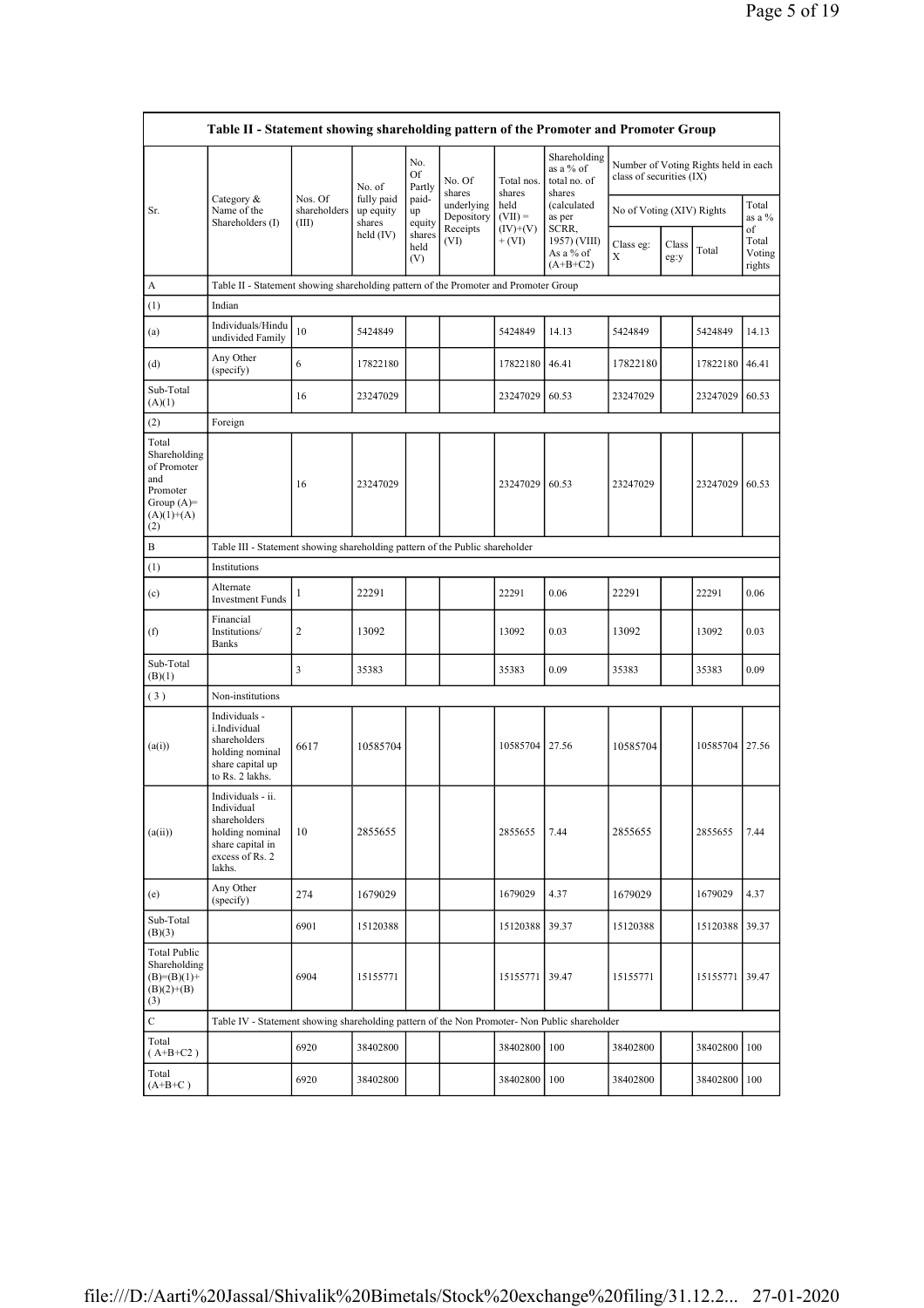|                                                                                        |                                                                               |                              |                                                           | Table II - Statement showing shareholding pattern of the Promoter and Promoter Group          |            |                                                    |                         |                                                    |                                       |
|----------------------------------------------------------------------------------------|-------------------------------------------------------------------------------|------------------------------|-----------------------------------------------------------|-----------------------------------------------------------------------------------------------|------------|----------------------------------------------------|-------------------------|----------------------------------------------------|---------------------------------------|
| Sr.                                                                                    | No. Of Shares<br>Underlying<br>Outstanding<br>convertible<br>securities $(X)$ | No. of Shares<br>Underlying  | No. Of Shares<br>Underlying<br>Outstanding<br>convertible | Shareholding, as a<br>% assuming full<br>conversion of<br>convertible<br>securities (as a     |            | Number of<br>Locked in<br>shares (XII)             | <b>Shares</b><br>(XIII) | Number of<br>pledged or<br>otherwise<br>encumbered | Number of<br>equity shares<br>held in |
|                                                                                        |                                                                               | Outstanding<br>Warrants (Xi) | securities and<br>No. Of<br>Warrants (Xi)<br>(a)          | percentage of diluted<br>share capital) $(XI)$ =<br>$(VII)+(X)$ As a % of<br>$(A+B+C2)$       | No.<br>(a) | As a %<br>of total<br><b>Shares</b><br>held<br>(b) | No.<br>(a)              | As a %<br>of total<br>Shares<br>held(b)            | dematerialized<br>form $(XIV)$        |
| A                                                                                      |                                                                               |                              |                                                           | Table II - Statement showing shareholding pattern of the Promoter and Promoter Group          |            |                                                    |                         |                                                    |                                       |
| (1)                                                                                    | Indian                                                                        |                              |                                                           |                                                                                               |            |                                                    |                         |                                                    |                                       |
| (a)                                                                                    |                                                                               |                              |                                                           | 14.13                                                                                         |            |                                                    |                         |                                                    | 5424849                               |
| (d)                                                                                    |                                                                               |                              |                                                           | 46.41                                                                                         |            |                                                    |                         |                                                    | 17822180                              |
| Sub-Total (A)<br>(1)                                                                   |                                                                               |                              |                                                           | 60.53                                                                                         |            |                                                    |                         |                                                    | 23247029                              |
| (2)                                                                                    | Foreign                                                                       |                              |                                                           |                                                                                               |            |                                                    |                         |                                                    |                                       |
| Total<br>Shareholding of<br>Promoter and<br>Promoter<br>Group $(A)=A)$<br>$(1)+(A)(2)$ |                                                                               |                              |                                                           | 60.53                                                                                         |            |                                                    |                         |                                                    | 23247029                              |
| B                                                                                      |                                                                               |                              |                                                           | Table III - Statement showing shareholding pattern of the Public shareholder                  |            |                                                    |                         |                                                    |                                       |
| (1)                                                                                    | Institutions                                                                  |                              |                                                           |                                                                                               |            |                                                    |                         |                                                    |                                       |
| (c)                                                                                    |                                                                               |                              |                                                           | 0.06                                                                                          |            |                                                    |                         |                                                    | 22291                                 |
| (f)                                                                                    |                                                                               |                              |                                                           | 0.03                                                                                          |            |                                                    |                         |                                                    | 13092                                 |
| $Sub-Total(B)$<br>(1)                                                                  |                                                                               |                              |                                                           | 0.09                                                                                          |            |                                                    |                         |                                                    | 35383                                 |
| (3)                                                                                    | Non-institutions                                                              |                              |                                                           |                                                                                               |            |                                                    |                         |                                                    |                                       |
| (a(i))                                                                                 |                                                                               |                              |                                                           | 27.56                                                                                         |            |                                                    |                         |                                                    | 9816604                               |
| (a(ii))                                                                                |                                                                               |                              |                                                           | 7.44                                                                                          |            |                                                    |                         |                                                    | 2855655                               |
| (e)                                                                                    |                                                                               |                              |                                                           | 4.37                                                                                          |            |                                                    |                         |                                                    | 1676029                               |
| Sub-Total (B)<br>(3)                                                                   |                                                                               |                              |                                                           | 39.37                                                                                         |            |                                                    |                         |                                                    | 14348288                              |
| <b>Total Public</b><br>Shareholding<br>$(B)= (B)(1)+(B)$<br>$(2)+(B)(3)$               |                                                                               |                              |                                                           | 39.47                                                                                         |            |                                                    |                         |                                                    | 14383671                              |
| $\overline{C}$                                                                         |                                                                               |                              |                                                           | Table IV - Statement showing shareholding pattern of the Non Promoter- Non Public shareholder |            |                                                    |                         |                                                    |                                       |
| Total<br>$(A+B+C2)$                                                                    |                                                                               |                              |                                                           | 100                                                                                           |            |                                                    |                         |                                                    | 37630700                              |
| Total<br>$(A+B+C)$                                                                     |                                                                               |                              |                                                           | 100                                                                                           |            |                                                    |                         |                                                    | 37630700                              |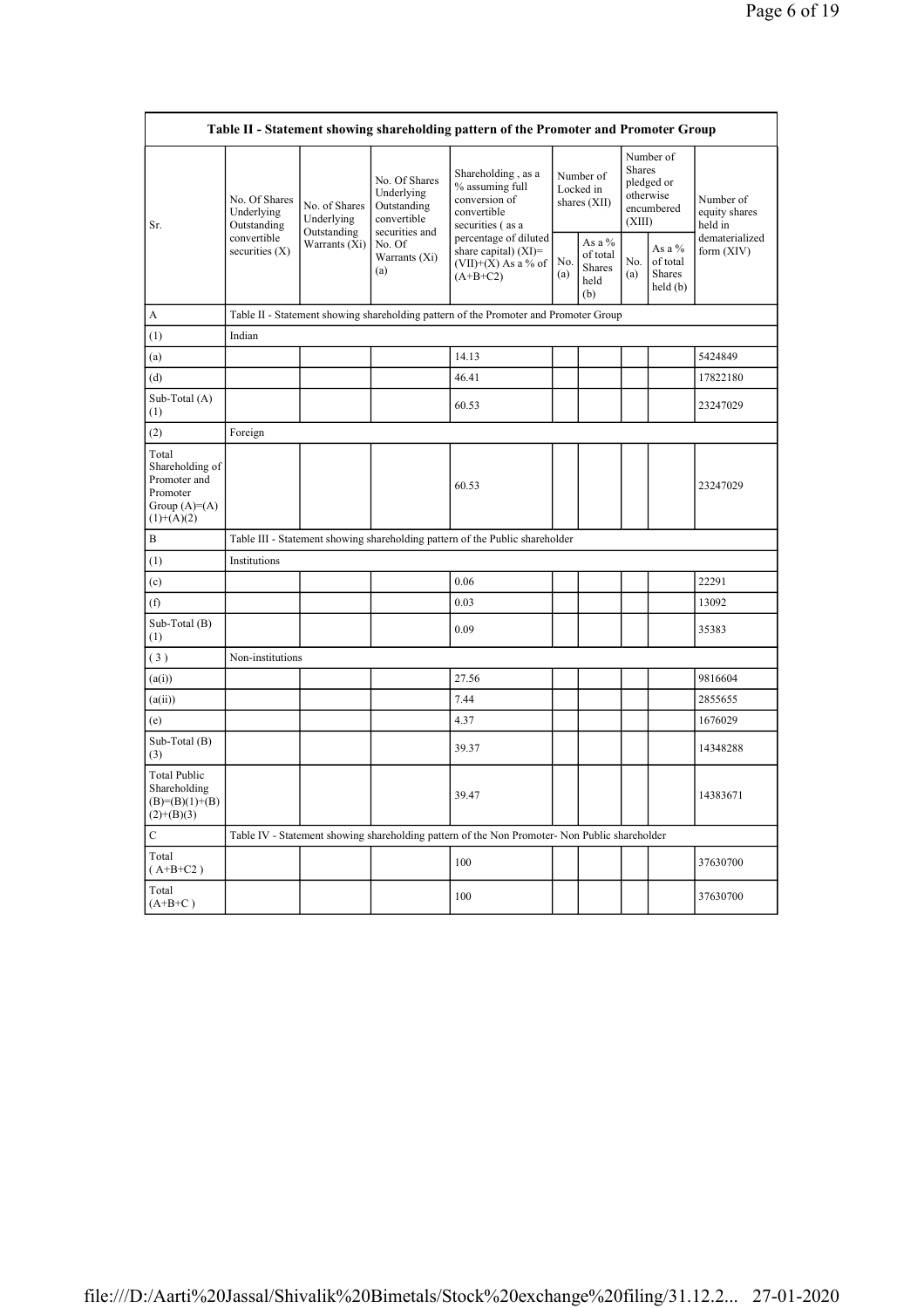|                                                                                                                                                                                              |                                                   |                              |                                          | Individuals/Hindu undivided Family            |                         |                                               |                                                       |
|----------------------------------------------------------------------------------------------------------------------------------------------------------------------------------------------|---------------------------------------------------|------------------------------|------------------------------------------|-----------------------------------------------|-------------------------|-----------------------------------------------|-------------------------------------------------------|
| Searial No.                                                                                                                                                                                  | $\mathbf{1}$                                      | $\overline{c}$               | 3                                        | $\overline{4}$                                | 5                       | 6                                             | $\overline{7}$                                        |
| Name of the<br>Shareholders (I)                                                                                                                                                              | <b>NARINDER</b><br><b>SINGH</b><br><b>GHUMMAN</b> | <b>MANJIT</b><br><b>KAUR</b> | JASPAL<br><b>SINGH</b><br><b>DHILLON</b> | TEJINDERJEET<br><b>KAUR</b><br><b>GHUMMAN</b> | SARITA<br><b>SANDHU</b> | DEVINDERJEET<br><b>SINGH</b><br><b>SANDHU</b> | <b>SATINDER</b><br><b>JEET SINGH</b><br><b>SANDHU</b> |
| PAN(II)                                                                                                                                                                                      | AAAPG0769L                                        | AAGPK4376B                   | AAJPD6381J                               | ABJPG6987C                                    | ABJPS0310F              | ABJPS2761E                                    | ABJPS2763G                                            |
| No. of fully paid<br>up equity shares<br>held (IV)                                                                                                                                           | 2994000                                           | 176000                       | 4000                                     | 616000                                        | 432000                  | 76000                                         | 576000                                                |
| No. Of Partly paid-<br>up equity shares<br>held (V)                                                                                                                                          |                                                   |                              |                                          |                                               |                         |                                               |                                                       |
| No. Of shares<br>underlying<br>Depository<br>Receipts (VI)                                                                                                                                   |                                                   |                              |                                          |                                               |                         |                                               |                                                       |
| Total nos. shares<br>held $(VII) = (IV) +$<br>$(V)$ + $(VI)$                                                                                                                                 | 2994000                                           | 176000                       | 4000                                     | 616000                                        | 432000                  | 76000                                         | 576000                                                |
| Shareholding as a<br>% of total no. of<br>shares (calculated<br>as per SCRR,<br>1957) (VIII) As a<br>% of $(A+B+C2)$                                                                         | 7.8                                               | 0.46                         | 0.01                                     | 1.6                                           | 1.12                    | 0.2                                           | 1.5                                                   |
| Number of Voting Rights held in each class of securities (IX)                                                                                                                                |                                                   |                              |                                          |                                               |                         |                                               |                                                       |
| Class eg:X                                                                                                                                                                                   | 2994000                                           | 176000                       | 4000                                     | 616000                                        | 432000                  | 76000                                         | 576000                                                |
| Class eg:y                                                                                                                                                                                   |                                                   |                              |                                          |                                               |                         |                                               |                                                       |
| Total                                                                                                                                                                                        | 2994000                                           | 176000                       | 4000                                     | 616000                                        | 432000                  | 76000                                         | 576000                                                |
| Total as a % of<br><b>Total Voting rights</b>                                                                                                                                                | 7.8                                               | 0.46                         | 0.01                                     | 1.6                                           | 1.12                    | 0.2                                           | 1.5                                                   |
| No. Of Shares<br>Underlying<br>Outstanding<br>convertible<br>securities (X)                                                                                                                  |                                                   |                              |                                          |                                               |                         |                                               |                                                       |
| No. of Shares<br>Underlying<br>Outstanding<br>Warrants (Xi)                                                                                                                                  |                                                   |                              |                                          |                                               |                         |                                               |                                                       |
| No. Of Shares<br>Underlying<br>Outstanding<br>convertible<br>securities and No.<br>Of Warrants (Xi)<br>(a)                                                                                   |                                                   |                              |                                          |                                               |                         |                                               |                                                       |
| Shareholding, as a<br>% assuming full<br>conversion of<br>convertible<br>securities (as a<br>percentage of<br>diluted share<br>capital) $(XI) = (VII)$<br>$+(Xi)(a)$ As a % of<br>$(A+B+C2)$ | 7.8                                               | 0.46                         | 0.01                                     | 1.6                                           | 1.12                    | 0.2                                           | 1.5                                                   |
| Number of Locked in shares (XII)                                                                                                                                                             |                                                   |                              |                                          |                                               |                         |                                               |                                                       |
| No. (a)                                                                                                                                                                                      |                                                   |                              |                                          |                                               |                         |                                               |                                                       |
| As a % of total<br>Shares held (b)                                                                                                                                                           |                                                   |                              |                                          |                                               |                         |                                               |                                                       |
| Number of Shares pledged or otherwise encumbered (XIII)                                                                                                                                      |                                                   |                              |                                          |                                               |                         |                                               |                                                       |
| No. (a)                                                                                                                                                                                      |                                                   |                              |                                          |                                               |                         |                                               |                                                       |
| As a % of total<br>Shares held (b)                                                                                                                                                           |                                                   |                              |                                          |                                               |                         |                                               |                                                       |
| Number of equity<br>shares held in<br>dematerialized<br>form $(XIV)$                                                                                                                         | 2994000                                           | 176000                       | 4000                                     | 616000                                        | 432000                  | 76000                                         | 576000                                                |
| Reason for not providing PAN                                                                                                                                                                 |                                                   |                              |                                          |                                               |                         |                                               |                                                       |
| Reason for not<br>providing PAN                                                                                                                                                              |                                                   |                              |                                          |                                               |                         |                                               |                                                       |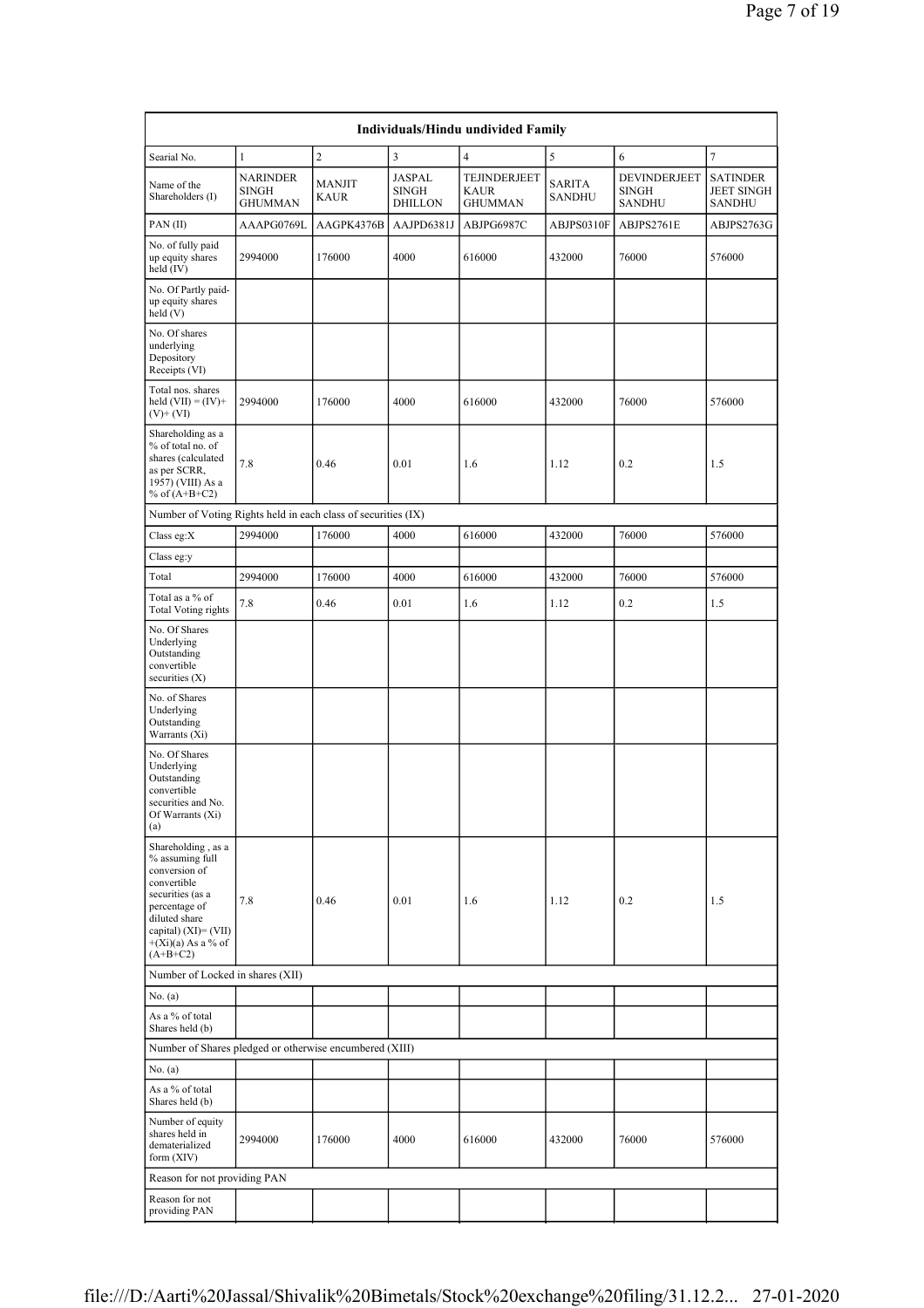| Shareholder<br><b>VDE</b><br>. . |  |  |  |  |
|----------------------------------|--|--|--|--|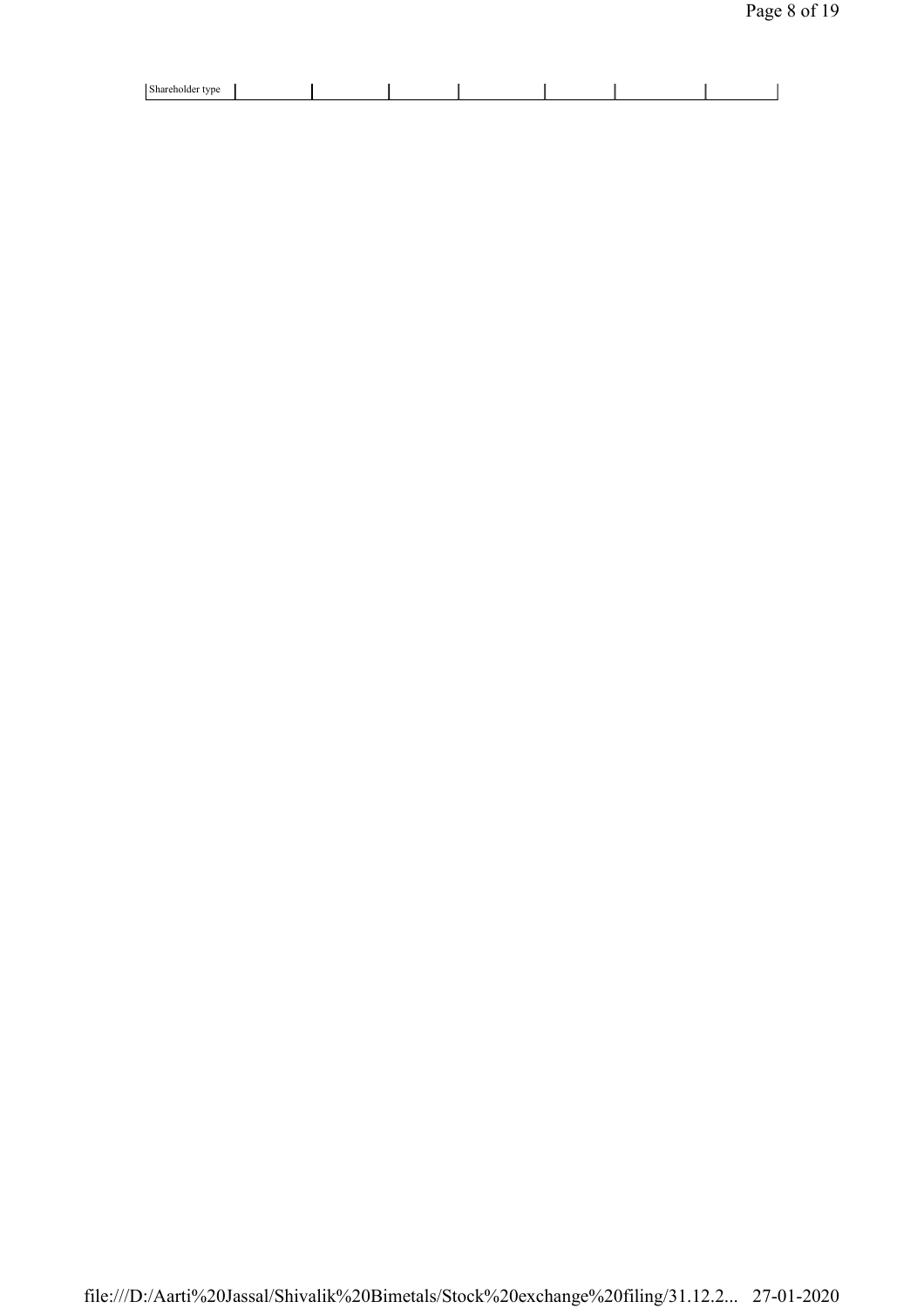|                                                                                                                                                                                              |                                                               | Individuals/Hindu undivided Family |              |                       |  |
|----------------------------------------------------------------------------------------------------------------------------------------------------------------------------------------------|---------------------------------------------------------------|------------------------------------|--------------|-----------------------|--|
| Searial No.                                                                                                                                                                                  | 8                                                             | 9                                  | 10           |                       |  |
| Name of the<br>Shareholders (I)                                                                                                                                                              | <b>GURBIR SANDHU</b>                                          | <b>SUMER GHUMMAN</b>               | ANGAD SANDHU | Click here to go back |  |
| PAN(II)                                                                                                                                                                                      | ABJPS6626A                                                    | AHMPG7844D                         | AVJPS6029H   | Total                 |  |
| No. of fully paid<br>up equity shares<br>held (IV)                                                                                                                                           | 244849                                                        | 2000                               | 304000       | 5424849               |  |
| No. Of Partly paid-<br>up equity shares<br>held (V)                                                                                                                                          |                                                               |                                    |              |                       |  |
| No. Of shares<br>underlying<br>Depository<br>Receipts (VI)                                                                                                                                   |                                                               |                                    |              |                       |  |
| Total nos. shares<br>held $(VII) = (IV) +$<br>$(V)$ + $(VI)$                                                                                                                                 | 244849                                                        | 2000                               | 304000       | 5424849               |  |
| Shareholding as a<br>% of total no. of<br>shares (calculated<br>as per SCRR,<br>1957) (VIII) As a<br>% of $(A+B+C2)$                                                                         | 0.64                                                          | 0.01                               | 0.79         | 14.13                 |  |
|                                                                                                                                                                                              | Number of Voting Rights held in each class of securities (IX) |                                    |              |                       |  |
| Class eg: $X$                                                                                                                                                                                | 244849                                                        | 2000                               | 304000       | 5424849               |  |
| Class eg:y                                                                                                                                                                                   |                                                               |                                    |              |                       |  |
| Total                                                                                                                                                                                        | 244849                                                        | 2000                               | 304000       | 5424849               |  |
| Total as a % of<br><b>Total Voting rights</b>                                                                                                                                                | 0.64                                                          | 0.01                               | 0.79         | 14.13                 |  |
| No. Of Shares<br>Underlying<br>Outstanding<br>convertible<br>securities $(X)$                                                                                                                |                                                               |                                    |              |                       |  |
| No. of Shares<br>Underlying<br>Outstanding<br>Warrants (Xi)                                                                                                                                  |                                                               |                                    |              |                       |  |
| No. Of Shares<br>Underlying<br>Outstanding<br>convertible<br>securities and No.<br>Of Warrants (Xi)<br>(a)                                                                                   |                                                               |                                    |              |                       |  |
| Shareholding, as a<br>% assuming full<br>conversion of<br>convertible<br>securities (as a<br>percentage of<br>diluted share<br>capital) $(XI) = (VII)$<br>$+(Xi)(a)$ As a % of<br>$(A+B+C2)$ | 0.64                                                          | 0.01                               | 0.79         | 14.13                 |  |
| Number of Locked in shares (XII)                                                                                                                                                             |                                                               |                                    |              |                       |  |
| No. (a)                                                                                                                                                                                      |                                                               |                                    |              |                       |  |
| As a % of total<br>Shares held (b)                                                                                                                                                           |                                                               |                                    |              |                       |  |
|                                                                                                                                                                                              | Number of Shares pledged or otherwise encumbered (XIII)       |                                    |              |                       |  |
| No. (a)                                                                                                                                                                                      |                                                               |                                    |              |                       |  |
| As a % of total<br>Shares held (b)                                                                                                                                                           |                                                               |                                    |              |                       |  |
| Number of equity<br>shares held in<br>dematerialized<br>form (XIV)                                                                                                                           | 244849                                                        | 2000                               | 304000       | 5424849               |  |
| Reason for not providing PAN                                                                                                                                                                 |                                                               |                                    |              |                       |  |
| Reason for not<br>providing PAN                                                                                                                                                              |                                                               |                                    |              |                       |  |
| Shareholder type                                                                                                                                                                             |                                                               |                                    |              |                       |  |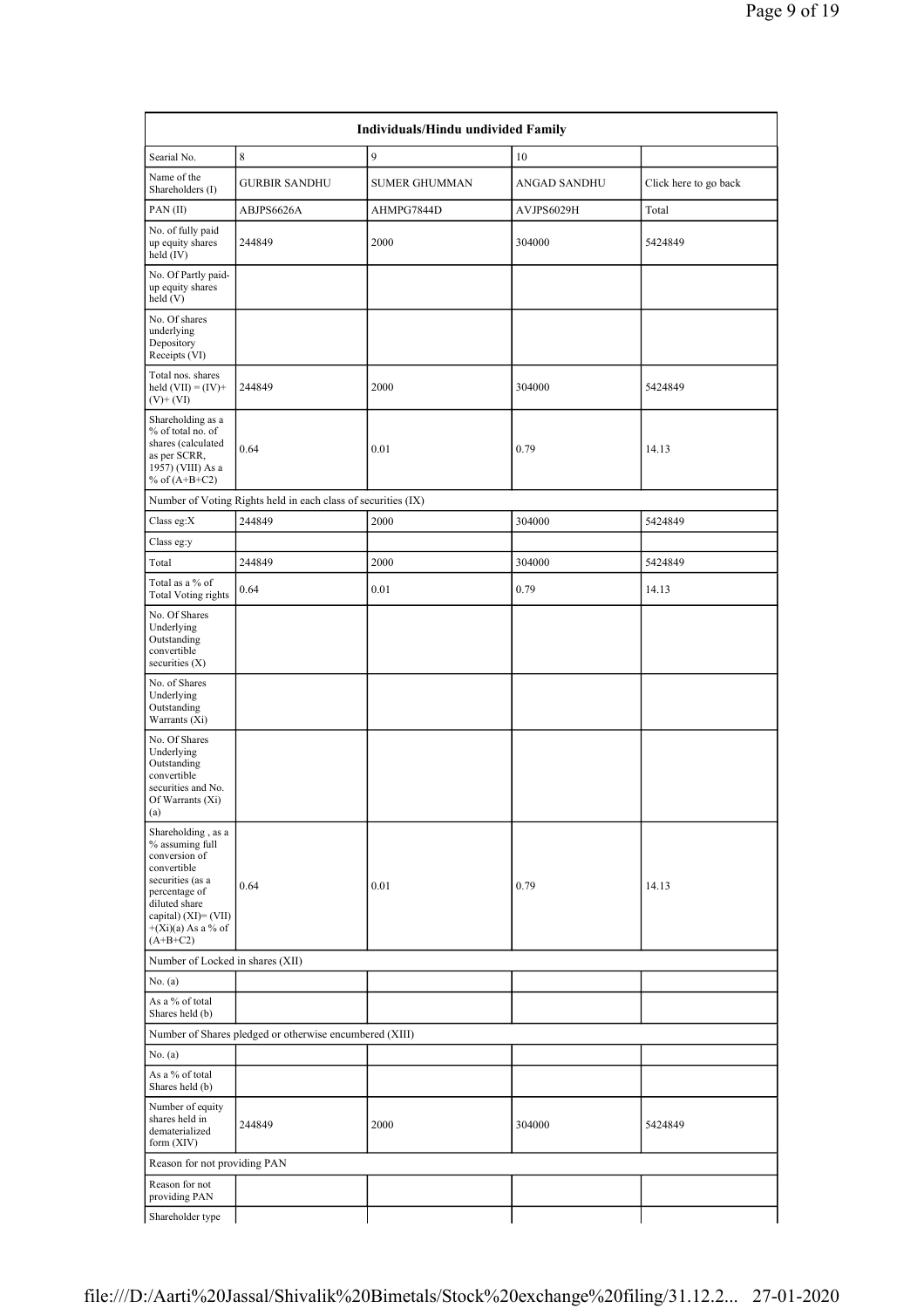Page 10 of 19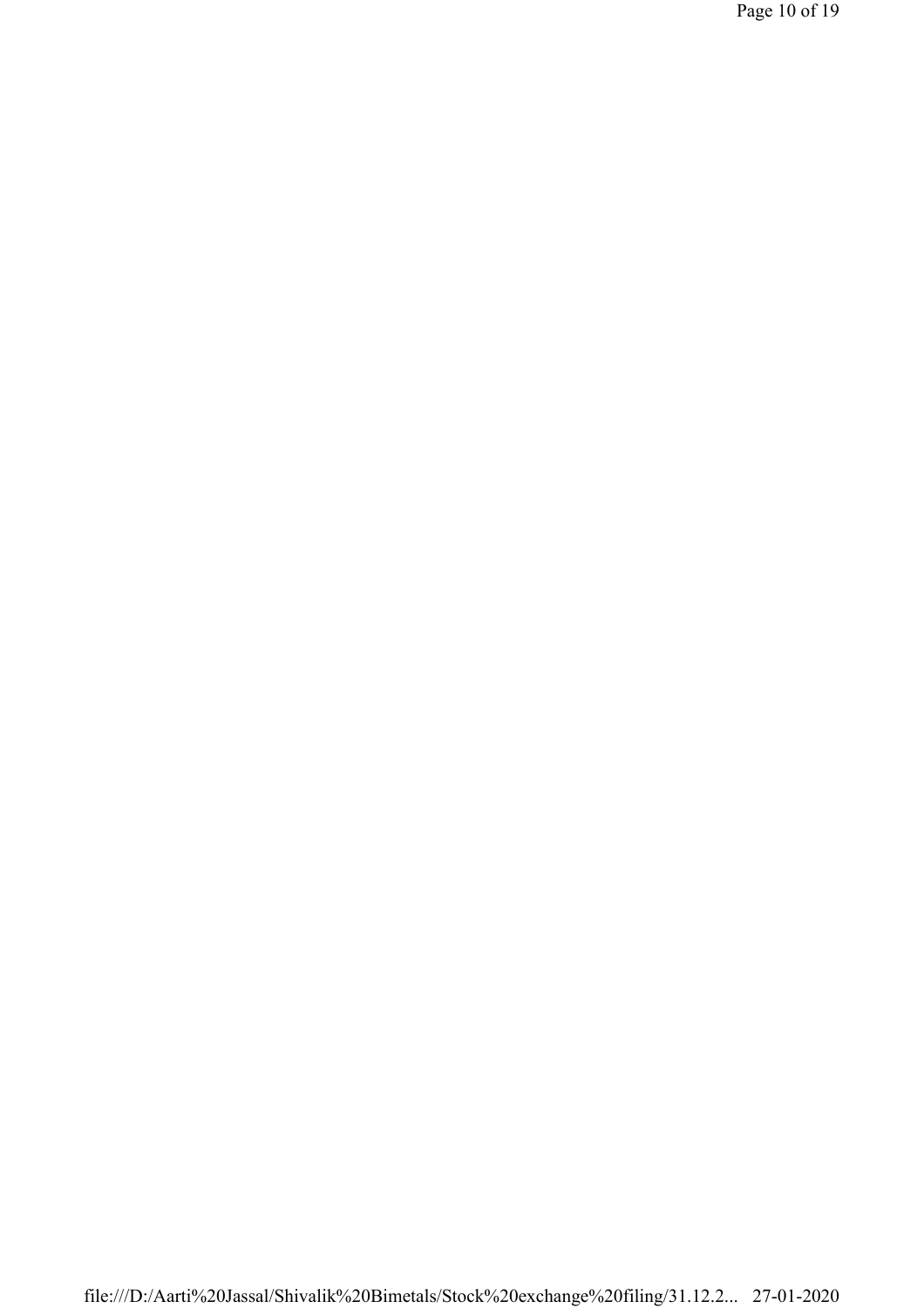|                                                                                                                                                                                          |                                                               |                                                  | Any Other (specify)                                         |                                      |                                                    |                                                              |
|------------------------------------------------------------------------------------------------------------------------------------------------------------------------------------------|---------------------------------------------------------------|--------------------------------------------------|-------------------------------------------------------------|--------------------------------------|----------------------------------------------------|--------------------------------------------------------------|
| Searial No.                                                                                                                                                                              | $\mathbf{1}$                                                  | $\overline{2}$                                   | $\overline{\mathbf{3}}$                                     | $\overline{4}$                       | 5                                                  | 6                                                            |
| Category                                                                                                                                                                                 | <b>Bodies Corporate</b>                                       | <b>Bodies</b><br>Corporate                       | <b>Bodies Corporate</b>                                     | <b>Bodies</b><br>Corporate           | <b>Bodies Corporate</b>                            | <b>Bodies Corporate</b>                                      |
| Name of the<br>Shareholders (I)                                                                                                                                                          | AMAR<br>ENGINEERING<br><b>COMPANY PVT</b><br><b>LTD</b>       | <b>ANGAD</b><br><b>ESTATES PVT</b><br><b>LTD</b> | O D FINANCE<br><b>AND</b><br><b>INVESTMENT</b><br>$(P)$ LTD | TSL<br><b>HOLDINGS</b><br><b>LTD</b> | ULTRA<br><b>PORTFOLIO</b><br>MANAGEMENT<br>PVT LTD | <b>B S SANDHU</b><br>AND<br><b>ASSOCIATES</b><br>PRIVATE LTD |
| PAN(II)                                                                                                                                                                                  | AAACA0214F                                                    | AAACA8041Q                                       | AAACO0299G                                                  | AAACT3448E                           | AAACU0117D                                         | AABCB8936E                                                   |
| No. of the<br>Shareholders (I)                                                                                                                                                           | 1                                                             | 1                                                | 1                                                           | 1                                    | $\mathbf{1}$                                       | $\mathbf{1}$                                                 |
| No. of fully paid<br>up equity shares<br>held (IV)                                                                                                                                       | 1414310                                                       | 3310000                                          | 5058890                                                     | 5580400                              | 1888180                                            | 570400                                                       |
| No. Of Partly paid-<br>up equity shares<br>held (V)                                                                                                                                      |                                                               |                                                  |                                                             |                                      |                                                    |                                                              |
| No. Of shares<br>underlying<br>Depository<br>Receipts (VI)                                                                                                                               |                                                               |                                                  |                                                             |                                      |                                                    |                                                              |
| Total nos. shares<br>held $(VII) = (IV) +$<br>$(V)$ + $(VI)$                                                                                                                             | 1414310                                                       | 3310000                                          | 5058890                                                     | 5580400                              | 1888180                                            | 570400                                                       |
| Shareholding as a<br>% of total no. of<br>shares (calculated<br>as per SCRR,<br>1957) (VIII) As a<br>% of $(A+B+C2)$                                                                     | 3.68                                                          | 8.62                                             | 13.17                                                       | 14.53                                | 4.92                                               | 1.49                                                         |
|                                                                                                                                                                                          | Number of Voting Rights held in each class of securities (IX) |                                                  |                                                             |                                      |                                                    |                                                              |
| Class eg: X                                                                                                                                                                              | 1414310                                                       | 3310000                                          | 5058890                                                     | 5580400                              | 1888180                                            | 570400                                                       |
| Class eg:y                                                                                                                                                                               |                                                               |                                                  |                                                             |                                      |                                                    |                                                              |
| Total                                                                                                                                                                                    | 1414310                                                       | 3310000                                          | 5058890                                                     | 5580400                              | 1888180                                            | 570400                                                       |
| Total as a % of<br><b>Total Voting rights</b>                                                                                                                                            | 3.68                                                          | 8.62                                             | 13.17                                                       | 14.53                                | 4.92                                               | 1.49                                                         |
| No. Of Shares<br>Underlying<br>Outstanding<br>convertible<br>securities $(X)$                                                                                                            |                                                               |                                                  |                                                             |                                      |                                                    |                                                              |
| No. of Shares<br>Underlying<br>Outstanding<br>Warrants (Xi)                                                                                                                              |                                                               |                                                  |                                                             |                                      |                                                    |                                                              |
| No. Of Shares<br>Underlying<br>Outstanding<br>convertible<br>securities and No.<br>Of Warrants (Xi)<br>(a)                                                                               |                                                               |                                                  |                                                             |                                      |                                                    |                                                              |
| Shareholding, as a<br>% assuming full<br>conversion of<br>convertible<br>securities (as a<br>percentage of<br>diluted share<br>capital) $(XI) = (VII)$<br>$+(X)$ As a % of<br>$(A+B+C2)$ | 3.68                                                          | 8.62                                             | 13.17                                                       | 14.53                                | 4.92                                               | 1.49                                                         |
| Number of Locked in shares (XII)                                                                                                                                                         |                                                               |                                                  |                                                             |                                      |                                                    |                                                              |
| No. (a)                                                                                                                                                                                  |                                                               |                                                  |                                                             |                                      |                                                    |                                                              |
| As a % of total<br>Shares held (b)                                                                                                                                                       |                                                               |                                                  |                                                             |                                      |                                                    |                                                              |
|                                                                                                                                                                                          | Number of Shares pledged or otherwise encumbered (XIII)       |                                                  |                                                             |                                      |                                                    |                                                              |
| No. $(a)$                                                                                                                                                                                |                                                               |                                                  |                                                             |                                      |                                                    |                                                              |
| As a % of total                                                                                                                                                                          |                                                               |                                                  |                                                             |                                      |                                                    |                                                              |
| Shares held (b)                                                                                                                                                                          | 1414310                                                       | 3310000                                          | 5058890                                                     | 5580400                              | 1888180                                            | 570400                                                       |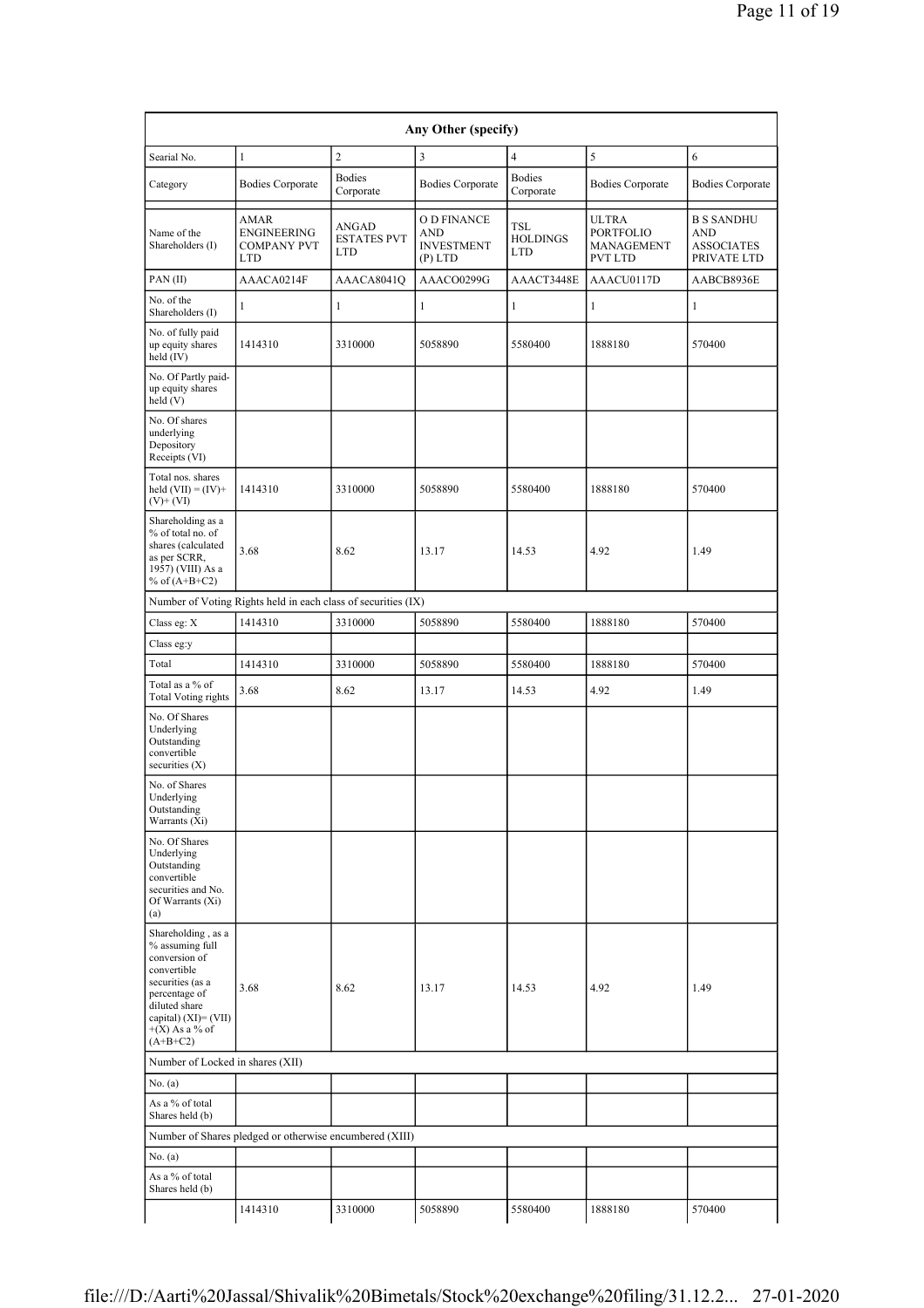| Number of equity<br>shares held in<br>dematerialized<br>form $(XIV)$ |  |  |  |
|----------------------------------------------------------------------|--|--|--|
| Reason for not providing PAN                                         |  |  |  |
| Reason for not<br>providing PAN                                      |  |  |  |
| Shareholder type                                                     |  |  |  |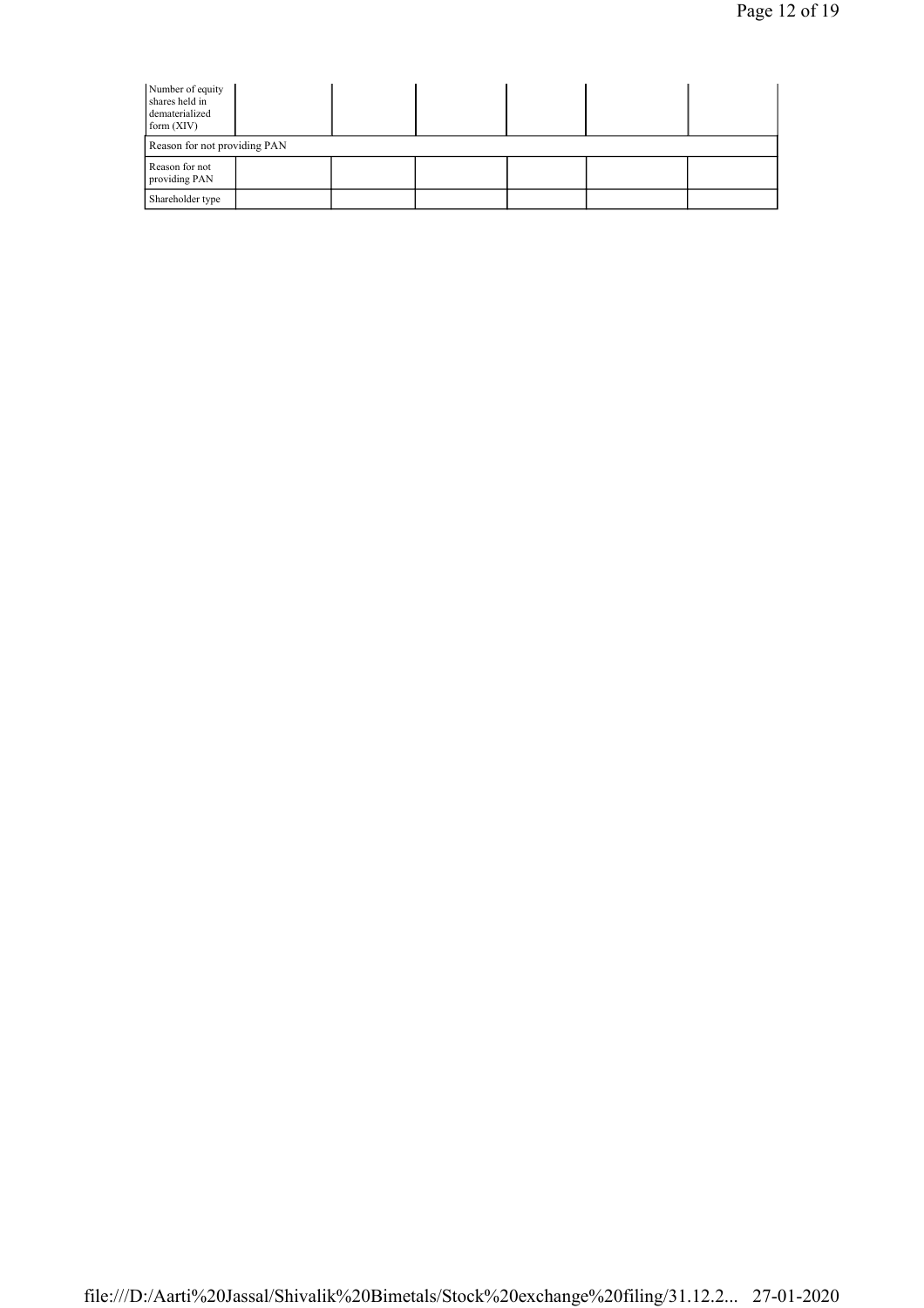| Searial No.                                                                                                                                                                           |                                                               |
|---------------------------------------------------------------------------------------------------------------------------------------------------------------------------------------|---------------------------------------------------------------|
| Category                                                                                                                                                                              | Click here to go back                                         |
| Name of the<br>Shareholders (I)                                                                                                                                                       |                                                               |
| PAN(II)                                                                                                                                                                               | Total                                                         |
| No. of the<br>Shareholders (I)                                                                                                                                                        | 6                                                             |
| No. of fully paid<br>up equity shares<br>held (IV)                                                                                                                                    | 17822180                                                      |
| No. Of Partly paid-<br>up equity shares<br>held(V)                                                                                                                                    |                                                               |
| No. Of shares<br>underlying<br>Depository<br>Receipts (VI)                                                                                                                            |                                                               |
| Total nos. shares<br>held $(VII) = (IV) +$<br>$(V)$ + $(VI)$                                                                                                                          | 17822180                                                      |
| Shareholding as a<br>% of total no. of<br>shares (calculated<br>as per SCRR,<br>1957) (VIII) As a<br>% of $(A+B+C2)$                                                                  | 46.41                                                         |
|                                                                                                                                                                                       | Number of Voting Rights held in each class of securities (IX) |
| Class eg: $\mathbf X$                                                                                                                                                                 | 17822180                                                      |
| Class eg:y                                                                                                                                                                            |                                                               |
| Total                                                                                                                                                                                 | 17822180                                                      |
| Total as a % of<br><b>Total Voting rights</b>                                                                                                                                         | 46.41                                                         |
| No. Of Shares<br>Underlying<br>Outstanding<br>convertible<br>securities (X)                                                                                                           |                                                               |
| No. of Shares<br>Underlying<br>Outstanding<br>Warrants (Xi)                                                                                                                           |                                                               |
| No. Of Shares<br>Underlying<br>Outstanding<br>convertible<br>securities and No.<br>Of Warrants (Xi)<br>(a)                                                                            |                                                               |
| Shareholding, as a<br>% assuming full<br>conversion of<br>convertible<br>securities (as a<br>percentage of<br>diluted share<br>capital) (XI)= (VII)<br>$+(X)$ As a % of<br>$(A+B+C2)$ | 46.41                                                         |
| Number of Locked in shares (XII)                                                                                                                                                      |                                                               |
| No. (a)                                                                                                                                                                               |                                                               |
| As a % of total<br>Shares held (b)                                                                                                                                                    |                                                               |
|                                                                                                                                                                                       | Number of Shares pledged or otherwise encumbered (XIII)       |
| No. (a)                                                                                                                                                                               |                                                               |
| As a % of total<br>Shares held (b)                                                                                                                                                    |                                                               |
| Number of equity<br>shares held in<br>dematerialized<br>form (XIV)                                                                                                                    | 17822180                                                      |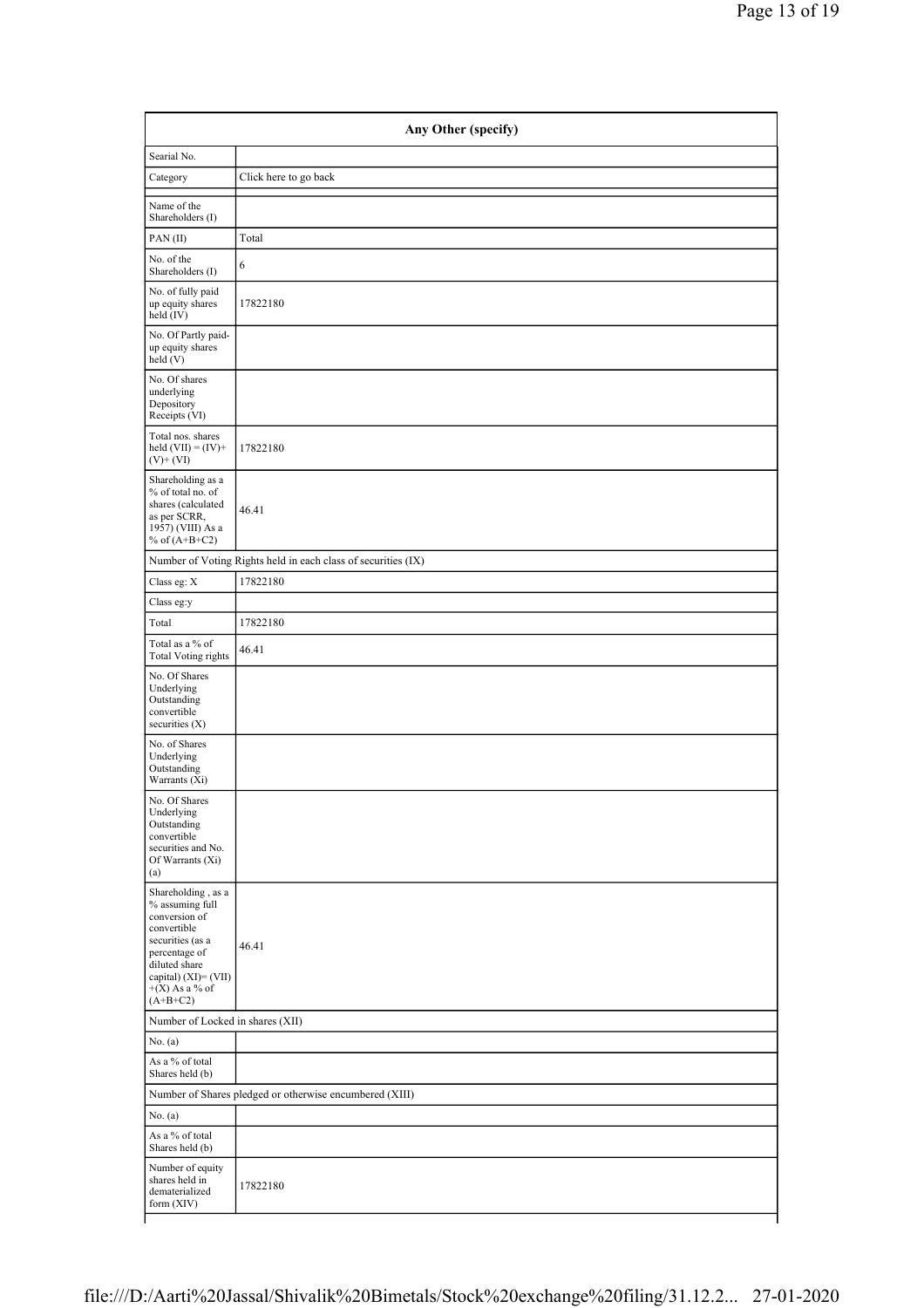| Reason for not providing PAN    |  |  |
|---------------------------------|--|--|
| Reason for not<br>providing PAN |  |  |
| Shareholder type                |  |  |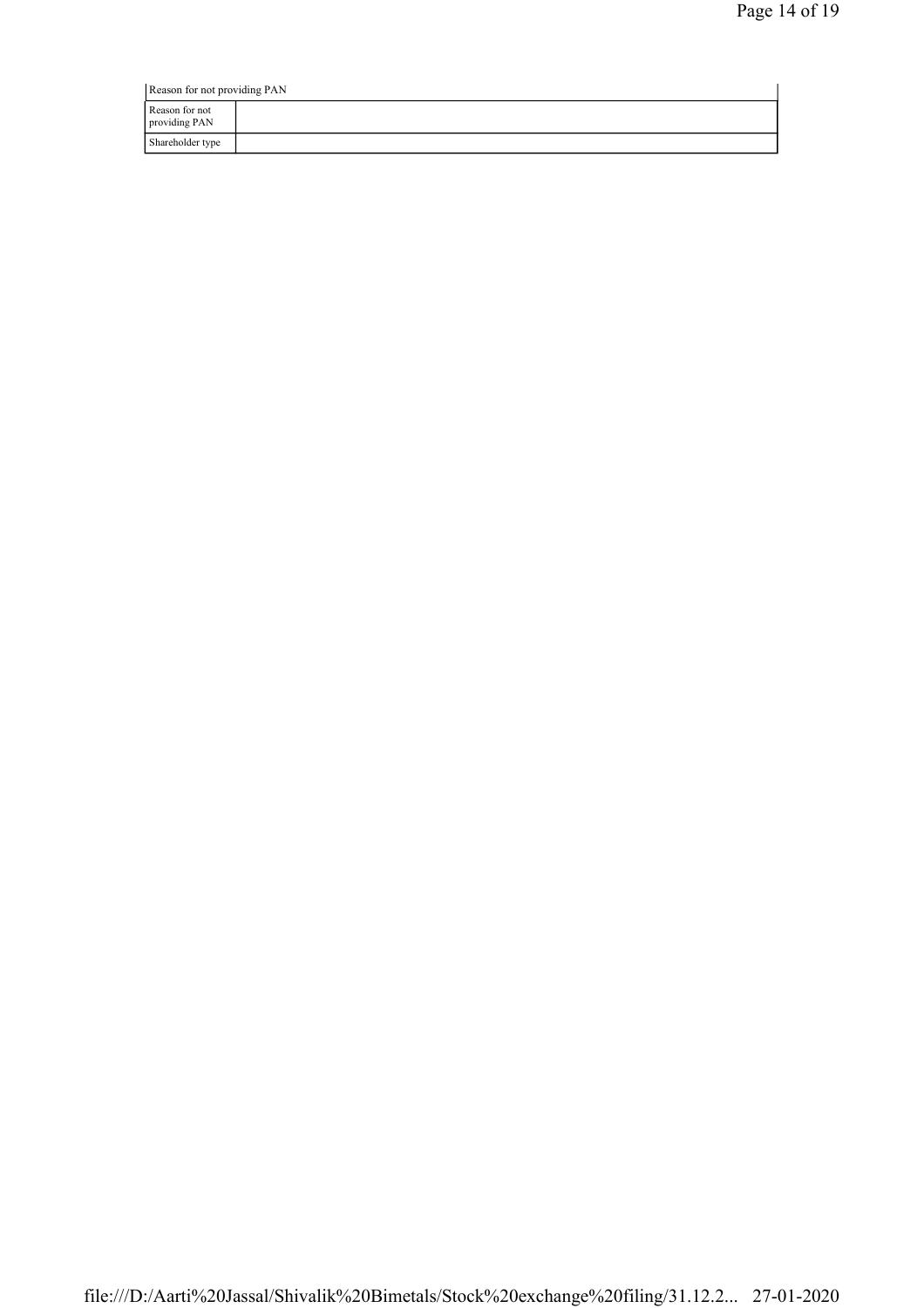| Individuals - ii. Individual shareholders holding nominal share capital in excess of Rs. 2 lakhs.                                                                                     |                                                               |                                                    |                                             |                     |                          |  |  |
|---------------------------------------------------------------------------------------------------------------------------------------------------------------------------------------|---------------------------------------------------------------|----------------------------------------------------|---------------------------------------------|---------------------|--------------------------|--|--|
| Searial No.                                                                                                                                                                           | $\mathbf{1}$                                                  | $\overline{2}$                                     | $\mathfrak{Z}$                              | $\overline{4}$      |                          |  |  |
| Name of the<br>Shareholders (I)                                                                                                                                                       | <b>MAHENDRA</b><br>CHANDULAL DHARU<br>HUF                     | <b>BHAVNA</b><br><b>GOVINDBHAI</b><br><b>DESAI</b> | PREMILABEN<br>MAHENDRAKUMAR<br><b>DHARU</b> | LINCOLN P<br>COELHO | Click here to<br>go back |  |  |
| PAN(II)                                                                                                                                                                               | AALHS4943P                                                    | ABKPD4860C                                         | ACKPD5757H                                  | AEGPC1227D          | Total                    |  |  |
| No. of fully paid<br>up equity shares<br>held (IV)                                                                                                                                    | 524646                                                        | 486000                                             | 428768                                      | 400000              | 1839414                  |  |  |
| No. Of Partly paid-<br>up equity shares<br>held (V)                                                                                                                                   |                                                               |                                                    |                                             |                     |                          |  |  |
| No. Of shares<br>underlying<br>Depository<br>Receipts (VI)                                                                                                                            |                                                               |                                                    |                                             |                     |                          |  |  |
| Total nos. shares<br>held $(VII) = (IV) +$<br>$(V)$ + $(VI)$                                                                                                                          | 524646                                                        | 486000                                             | 428768                                      | 400000              | 1839414                  |  |  |
| Shareholding as a<br>% of total no. of<br>shares (calculated<br>as per SCRR,<br>1957) (VIII) As a<br>% of $(A+B+C2)$                                                                  | 1.37                                                          | 1.27                                               | 1.12                                        | 1.04                | 4.79                     |  |  |
|                                                                                                                                                                                       | Number of Voting Rights held in each class of securities (IX) |                                                    |                                             |                     |                          |  |  |
| Class eg: X                                                                                                                                                                           | 524646                                                        | 486000                                             | 428768                                      | 400000              | 1839414                  |  |  |
| Class eg:y                                                                                                                                                                            |                                                               |                                                    |                                             |                     |                          |  |  |
| Total                                                                                                                                                                                 | 524646                                                        | 486000                                             | 428768                                      | 400000              | 1839414                  |  |  |
| Total as a % of<br><b>Total Voting rights</b>                                                                                                                                         | 1.37                                                          | 1.27                                               | 1.12                                        | 1.04                | 4.79                     |  |  |
| No. Of Shares<br>Underlying<br>Outstanding<br>convertible<br>securities $(X)$                                                                                                         |                                                               |                                                    |                                             |                     |                          |  |  |
| No. of Shares<br>Underlying<br>Outstanding<br>Warrants (Xi)                                                                                                                           |                                                               |                                                    |                                             |                     |                          |  |  |
| No. Of Shares<br>Underlying<br>Outstanding<br>convertible<br>securities and No.<br>Of Warrants (Xi)<br>(a)                                                                            |                                                               |                                                    |                                             |                     |                          |  |  |
| Shareholding, as a<br>% assuming full<br>conversion of<br>convertible<br>securities (as a<br>percentage of<br>diluted share<br>capital) (XI)= (VII)<br>$+(X)$ As a % of<br>$(A+B+C2)$ | 1.37                                                          | 1.27                                               | 1.12                                        | 1.04                | 4.79                     |  |  |
|                                                                                                                                                                                       | Number of Locked in shares (XII)                              |                                                    |                                             |                     |                          |  |  |
| No. $(a)$                                                                                                                                                                             |                                                               |                                                    |                                             |                     |                          |  |  |
| As a % of total<br>Shares held (b)                                                                                                                                                    |                                                               |                                                    |                                             |                     |                          |  |  |
| Number of equity<br>shares held in<br>dematerialized<br>form (XIV)                                                                                                                    | 524646                                                        | 486000                                             | 428768                                      | 400000              | 1839414                  |  |  |
| Reason for not providing PAN                                                                                                                                                          |                                                               |                                                    |                                             |                     |                          |  |  |
| Reason for not<br>providing PAN                                                                                                                                                       |                                                               |                                                    |                                             |                     |                          |  |  |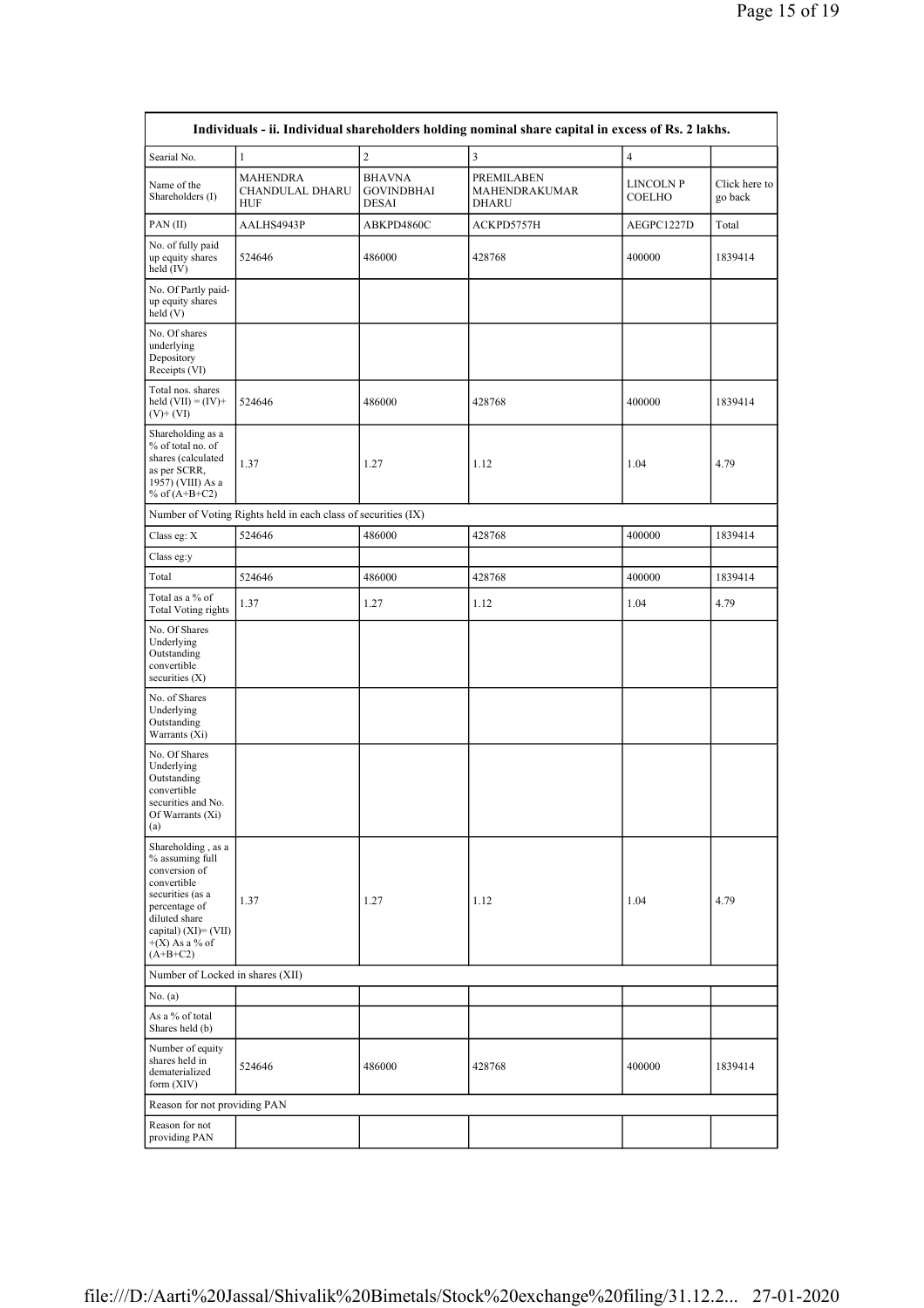| Any Other (specify)                                                                                                                                                                   |                            |                                                               |                              |                     |          |              |                                                   |
|---------------------------------------------------------------------------------------------------------------------------------------------------------------------------------------|----------------------------|---------------------------------------------------------------|------------------------------|---------------------|----------|--------------|---------------------------------------------------|
| Searial No.                                                                                                                                                                           | $\mathbf{1}$               | $\overline{2}$                                                | 3                            | $\overline{4}$      | 5        | 6            | $\overline{7}$                                    |
| Category                                                                                                                                                                              | <b>Bodies</b><br>Corporate | Overseas<br>Corporate Bodies                                  | Non-Resident<br>Indian (NRI) | Clearing<br>Members | Trusts   | <b>IEPF</b>  | Unclaimed or Suspense or<br><b>Escrow Account</b> |
| Category / More<br>than 1 percentage                                                                                                                                                  | Category                   | Category                                                      | Category                     | Category            | Category | Category     | Category                                          |
| Name of the<br>Shareholders (I)                                                                                                                                                       |                            |                                                               |                              |                     |          |              |                                                   |
| PAN(II)                                                                                                                                                                               |                            |                                                               |                              |                     |          |              |                                                   |
| No. of the<br>Shareholders (I)                                                                                                                                                        | 75                         | $\overline{4}$                                                | 150                          | 42                  | 1        | $\mathbf{1}$ | 1                                                 |
| No. of fully paid<br>up equity shares<br>held (IV)                                                                                                                                    | 602827                     | 3359                                                          | 671614                       | 38253               | 2000     | 236976       | 124000                                            |
| No. Of Partly paid-<br>up equity shares<br>held(V)                                                                                                                                    |                            |                                                               |                              |                     |          |              |                                                   |
| No. Of shares<br>underlying<br>Depository<br>Receipts (VI)                                                                                                                            |                            |                                                               |                              |                     |          |              |                                                   |
| Total nos. shares<br>held $(VII) = (IV) +$<br>$(V)$ + $(VI)$                                                                                                                          | 602827                     | 3359                                                          | 671614                       | 38253               | 2000     | 236976       | 124000                                            |
| Shareholding as a<br>% of total no. of<br>shares (calculated<br>as per SCRR,<br>1957) (VIII) As a<br>% of $(A+B+C2)$                                                                  | 1.57                       | 0.01                                                          | 1.75                         | 0.1                 | 0.01     | 0.62         | 0.32                                              |
|                                                                                                                                                                                       |                            | Number of Voting Rights held in each class of securities (IX) |                              |                     |          |              |                                                   |
| Class eg: X                                                                                                                                                                           | 602827                     | 3359                                                          | 671614                       | 38253               | 2000     | 236976       | 124000                                            |
| Class eg:y                                                                                                                                                                            |                            |                                                               |                              |                     |          |              |                                                   |
| Total                                                                                                                                                                                 | 602827                     | 3359                                                          | 671614                       | 38253               | 2000     | 236976       | 124000                                            |
| Total as a % of<br><b>Total Voting rights</b>                                                                                                                                         | 1.57                       | 0.01                                                          | 1.75                         | 0.1                 | 0.01     | 0.62         | 0.32                                              |
| No. Of Shares<br>Underlying<br>Outstanding<br>convertible<br>securities (X)                                                                                                           |                            |                                                               |                              |                     |          |              |                                                   |
| No. of Shares<br>Underlying<br>Outstanding<br>Warrants (Xi)                                                                                                                           |                            |                                                               |                              |                     |          |              |                                                   |
| No. Of Shares<br>Underlying<br>Outstanding<br>convertible<br>securities and No.<br>Of Warrants (Xi)<br>(a)                                                                            |                            |                                                               |                              |                     |          |              |                                                   |
| Shareholding, as a<br>% assuming full<br>conversion of<br>convertible<br>securities (as a<br>percentage of<br>diluted share<br>capital) (XI)= (VII)<br>$+(X)$ As a % of<br>$(A+B+C2)$ | 1.57                       | 0.01                                                          | 1.75                         | 0.1                 | 0.01     | 0.62         | 0.32                                              |
| Number of Locked in shares (XII)                                                                                                                                                      |                            |                                                               |                              |                     |          |              |                                                   |
| No. (a)                                                                                                                                                                               |                            |                                                               |                              |                     |          |              |                                                   |
| As a % of total<br>Shares held (b)                                                                                                                                                    |                            |                                                               |                              |                     |          |              |                                                   |
| Number of equity<br>shares held in<br>dematerialized<br>form (XIV)                                                                                                                    | 599827                     | 3359                                                          | 671614                       | 38253               | 2000     | 236976       | 124000                                            |
| Reason for not providing PAN                                                                                                                                                          |                            |                                                               |                              |                     |          |              |                                                   |
|                                                                                                                                                                                       |                            |                                                               |                              |                     |          |              |                                                   |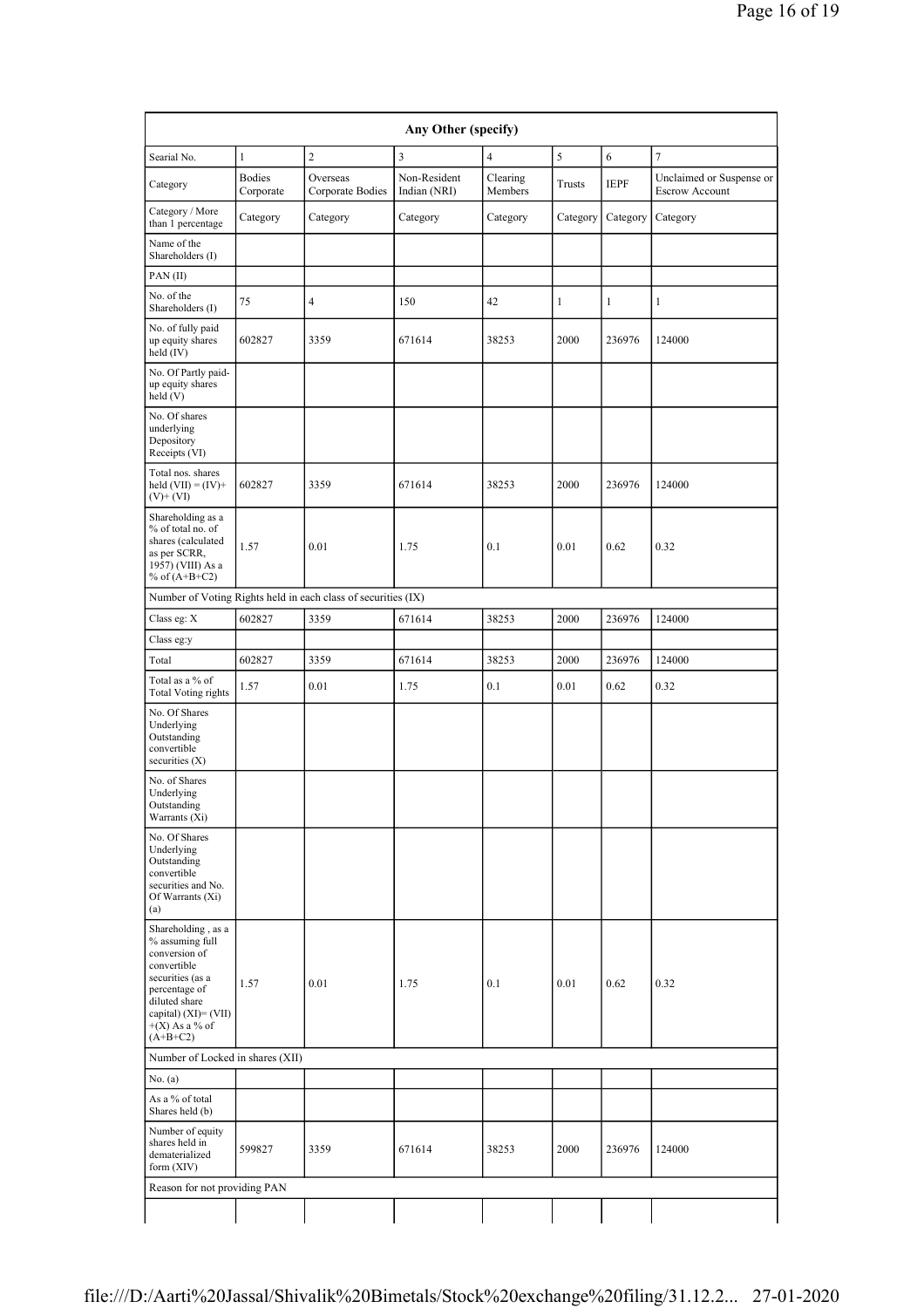| . .<br>N<br>$\mathbf{v}$ | Rea<br>or not |  |  |  |  |  |  |  |
|--------------------------|---------------|--|--|--|--|--|--|--|
|--------------------------|---------------|--|--|--|--|--|--|--|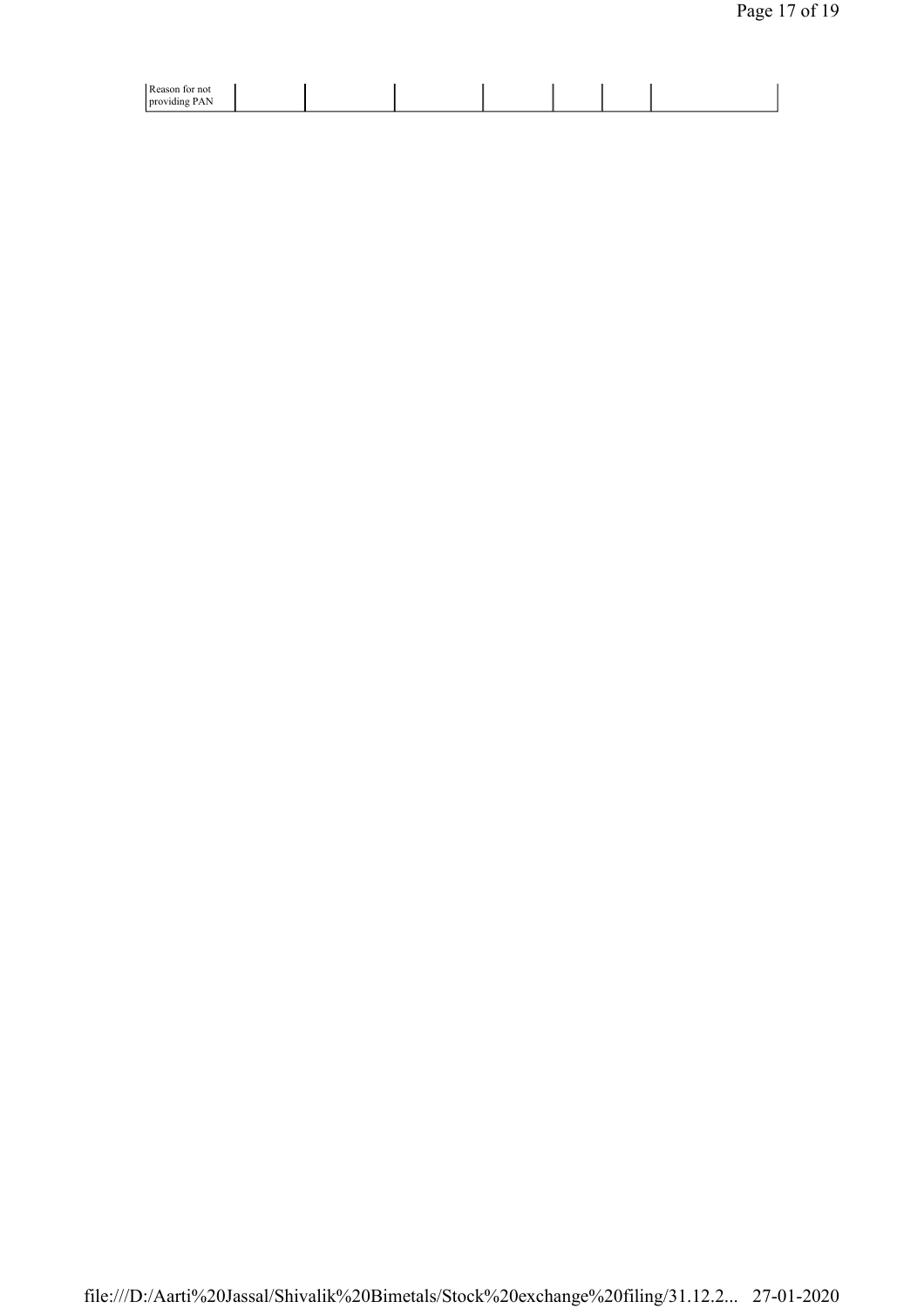| Any Other (specify)                                                                                                                                                                      |                                                               |  |  |  |  |
|------------------------------------------------------------------------------------------------------------------------------------------------------------------------------------------|---------------------------------------------------------------|--|--|--|--|
| Searial No.                                                                                                                                                                              |                                                               |  |  |  |  |
| Category                                                                                                                                                                                 |                                                               |  |  |  |  |
| Category / More<br>than 1 percentage                                                                                                                                                     |                                                               |  |  |  |  |
| Name of the<br>Shareholders (I)                                                                                                                                                          | Click here to go back                                         |  |  |  |  |
| PAN(II)                                                                                                                                                                                  | Total                                                         |  |  |  |  |
| No. of the<br>Shareholders (I)                                                                                                                                                           | 274                                                           |  |  |  |  |
| No. of fully paid<br>up equity shares<br>held (IV)                                                                                                                                       | 1679029                                                       |  |  |  |  |
| No. Of Partly paid-<br>up equity shares<br>held(V)                                                                                                                                       |                                                               |  |  |  |  |
| No. Of shares<br>underlying<br>Depository<br>Receipts (VI)                                                                                                                               |                                                               |  |  |  |  |
| Total nos. shares<br>held $(VII) = (IV) +$<br>$(V)$ + $(VI)$                                                                                                                             | 1679029                                                       |  |  |  |  |
| Shareholding as a<br>% of total no. of<br>shares (calculated<br>as per SCRR,<br>1957) (VIII) As a<br>% of $(A+B+C2)$                                                                     | 4.38                                                          |  |  |  |  |
|                                                                                                                                                                                          | Number of Voting Rights held in each class of securities (IX) |  |  |  |  |
| Class eg: X                                                                                                                                                                              | 1679029                                                       |  |  |  |  |
| Class eg:y                                                                                                                                                                               |                                                               |  |  |  |  |
| Total                                                                                                                                                                                    | 1679029                                                       |  |  |  |  |
| Total as a % of<br><b>Total Voting rights</b>                                                                                                                                            | 4.38                                                          |  |  |  |  |
| No. Of Shares<br>Underlying<br>Outstanding<br>convertible<br>securities $(X)$                                                                                                            |                                                               |  |  |  |  |
| No. of Shares<br>Underlying<br>Outstanding<br>Warrants (Xi)                                                                                                                              |                                                               |  |  |  |  |
| No. Of Shares<br>Underlying<br>Outstanding<br>convertible<br>securities and No.<br>Of Warrants (Xi)<br>(a)                                                                               |                                                               |  |  |  |  |
| Shareholding, as a<br>% assuming full<br>conversion of<br>convertible<br>securities (as a<br>percentage of<br>diluted share<br>capital) $(XI) = (VII)$<br>$+(X)$ As a % of<br>$(A+B+C2)$ | 4.38                                                          |  |  |  |  |
| Number of Locked in shares (XII)                                                                                                                                                         |                                                               |  |  |  |  |
| No. $(a)$                                                                                                                                                                                |                                                               |  |  |  |  |
| As a % of total<br>Shares held (b)                                                                                                                                                       |                                                               |  |  |  |  |
| Number of equity<br>shares held in<br>dematerialized<br>form $(XIV)$                                                                                                                     | 1676029                                                       |  |  |  |  |
| Reason for not providing PAN                                                                                                                                                             |                                                               |  |  |  |  |
| Reason for not<br>providing PAN                                                                                                                                                          |                                                               |  |  |  |  |